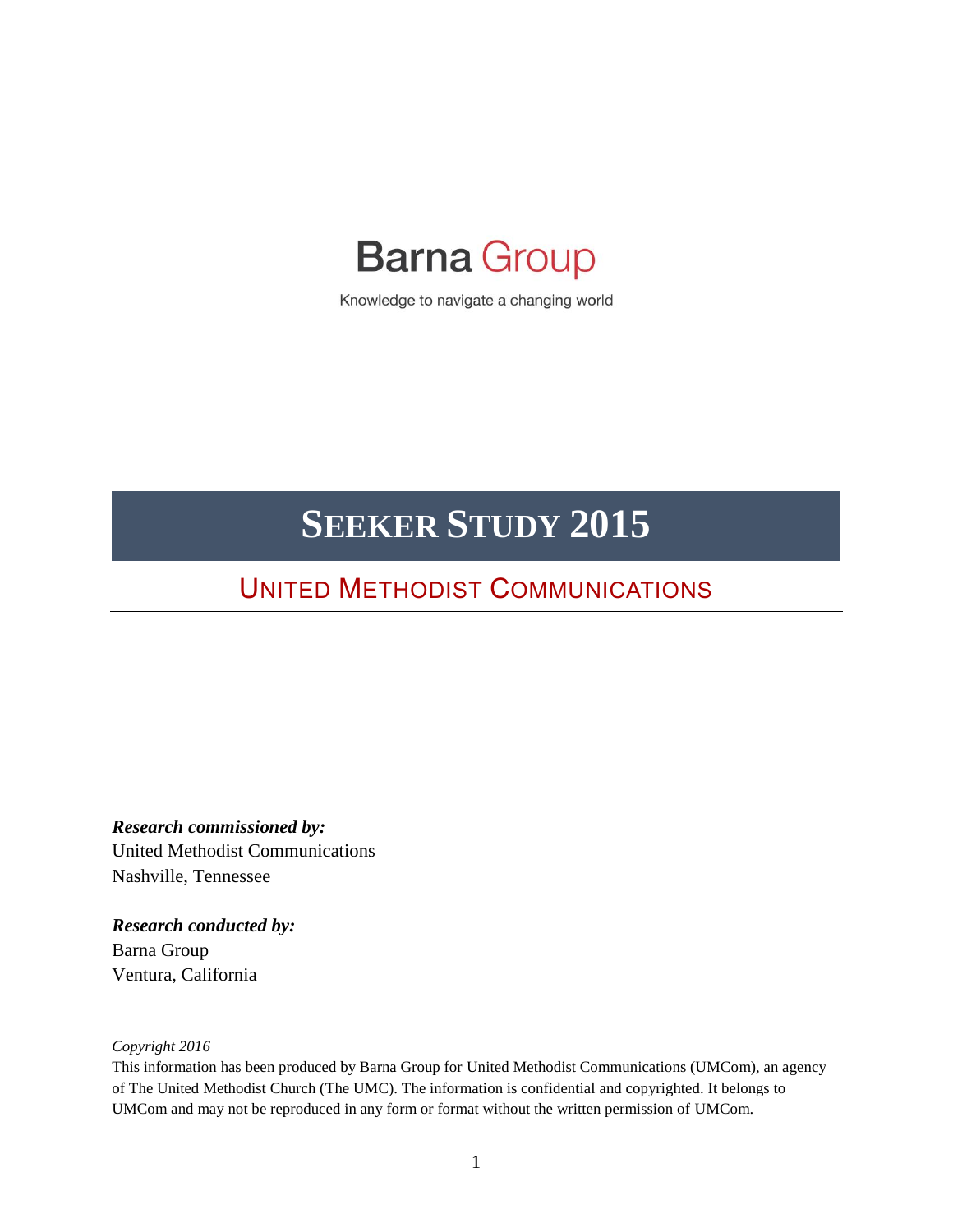# REPORT CONTENTS

## **Seeker Survey**

| 4. Impressions of The United Methodist Church20 |  |
|-------------------------------------------------|--|

## **Expanded Survey**

|--|--|--|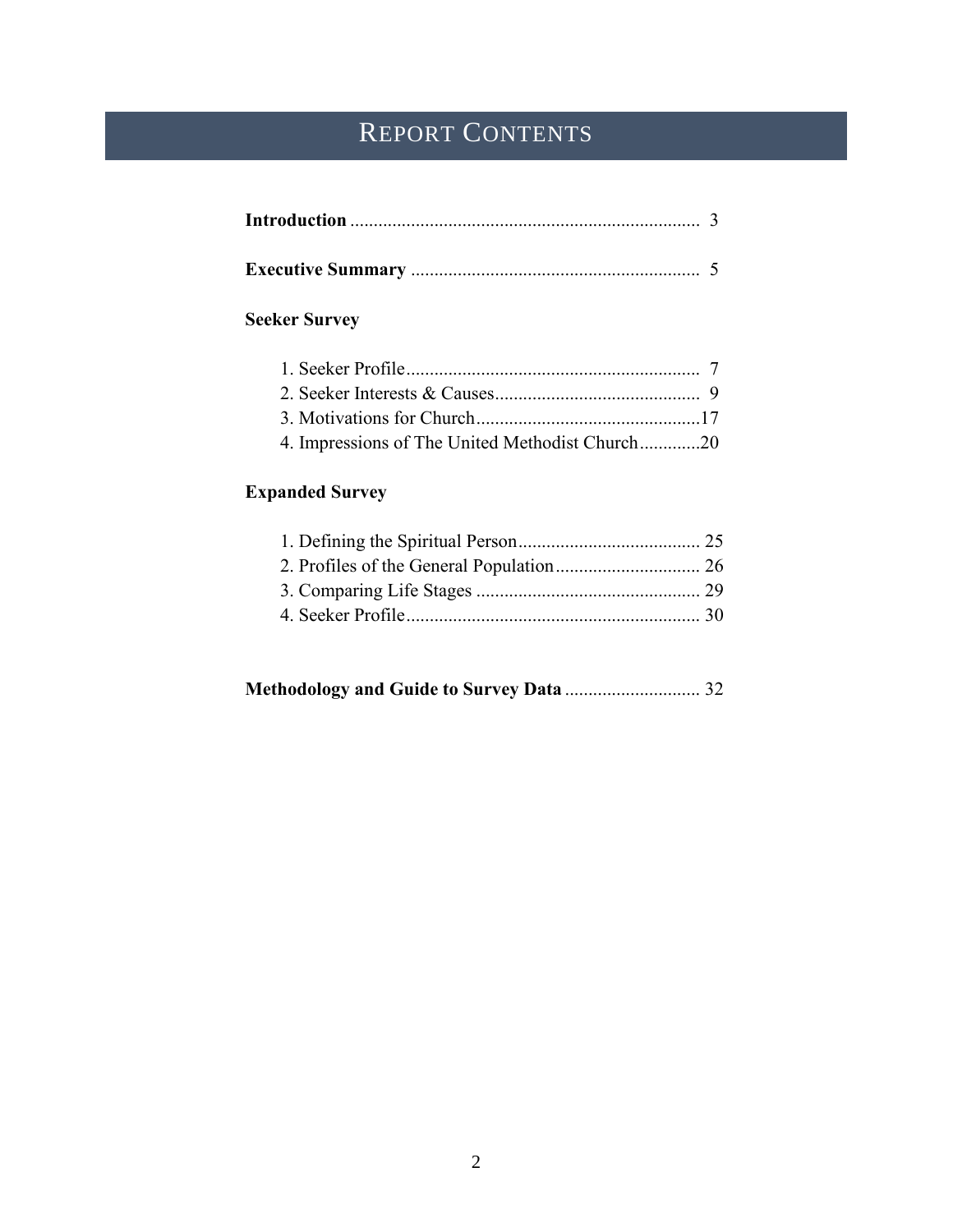## **INTRODUCTION**

These are the findings of a study conducted on behalf of United Methodist Communications by Barna Group.

#### DEFINITIONS: SEEKER SURVEY

The target audience was defined as those who (1) are currently ages 18 to 34, (2) are *not* affiliated with the United Methodist church, (3) are *not* an active church goer (infrequent church attendance) **OR** are *not* committed to a church (frequent church attendance), and (4) answer '*Yes*' to at least **four** of the following statements:

- Searching for meaning & purpose
- Something feels missing from your life
- Have emotional pain or frustration that you'd like to resolve
- A spiritual person
- Seeking something better spiritually in life
- On a quest for spiritual truth
- Want to have a difference with your life
- Have a passion for social justice
- Contribute to the common good of your community

Note that a respondent committed to a church, but not actively attending can qualify as a "Seeker".

The Seeker audience represents about one out of every three (36%) young adults under 35 years old and is drawn from a mix of religious backgrounds and experiences. In total, this represents about 20-25 million adult Americans, or about one-tenth of the adult population. The sample excludes the extremes: those most committed to their faith and to their church, as well as those who are aggressively skeptical of churches.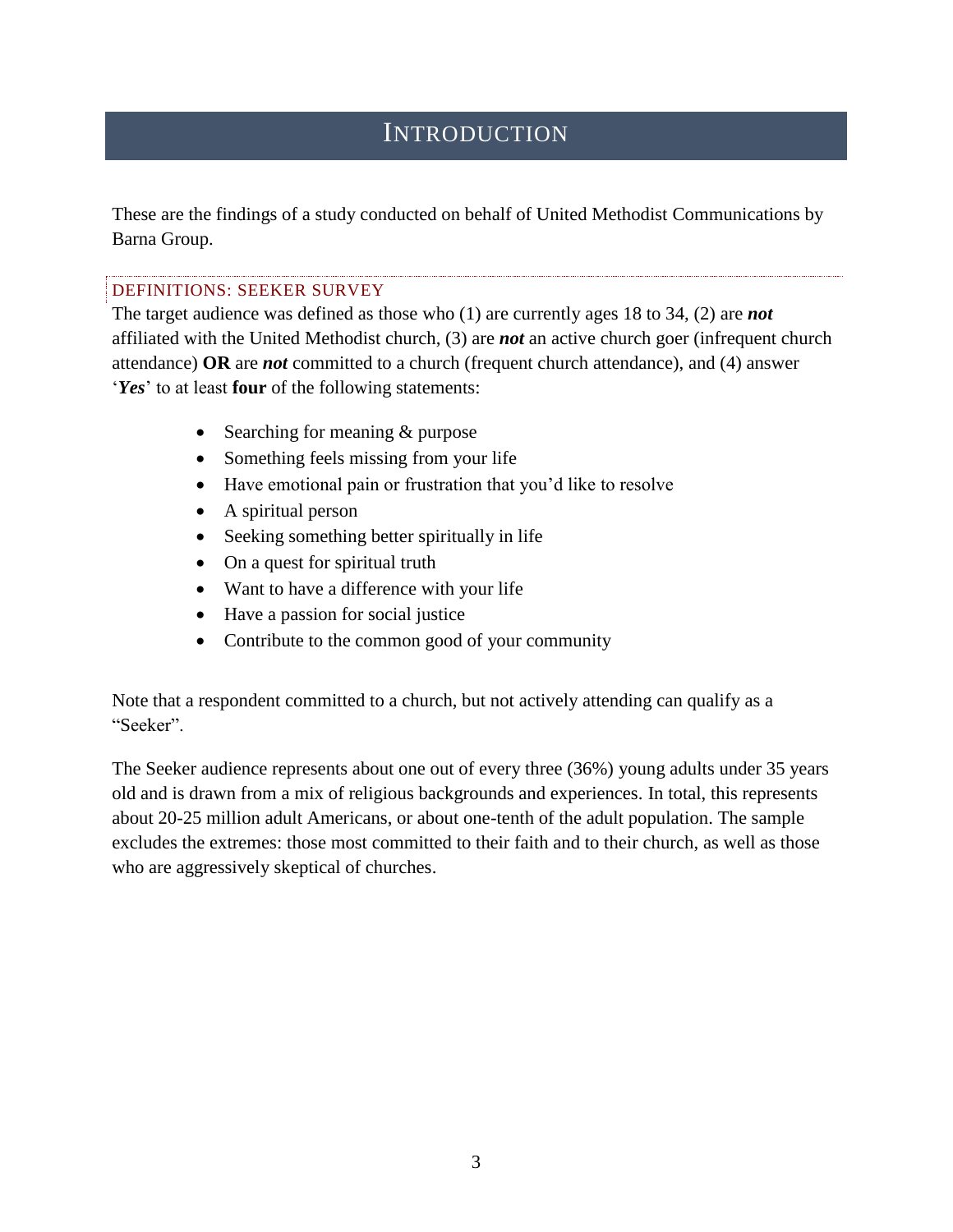#### DEFINITIONS: EXPANDED SURVEY

In addition to the regular Seeker survey, Barna Group conducted a second survey on behalf of United Methodist Communications, called the "expanded survey." This survey included any adult aged 18 to 49, to learn more about seekers by life stage.

In this report, the main Seeker Survey is examined first, followed by the Expanded Survey. Insights will help United Methodist Communications reevaluate variables such as:

- *How should a seeker be defined?*
- *What are the typical Seeker profiles; what defines and characterizes them?*
- *What felt needs do these Seekers have, presently, and what would draw them to a church?*
- *How can United Methodists effectively reach out to these Seekers?*
- *What messaging may be most effective?*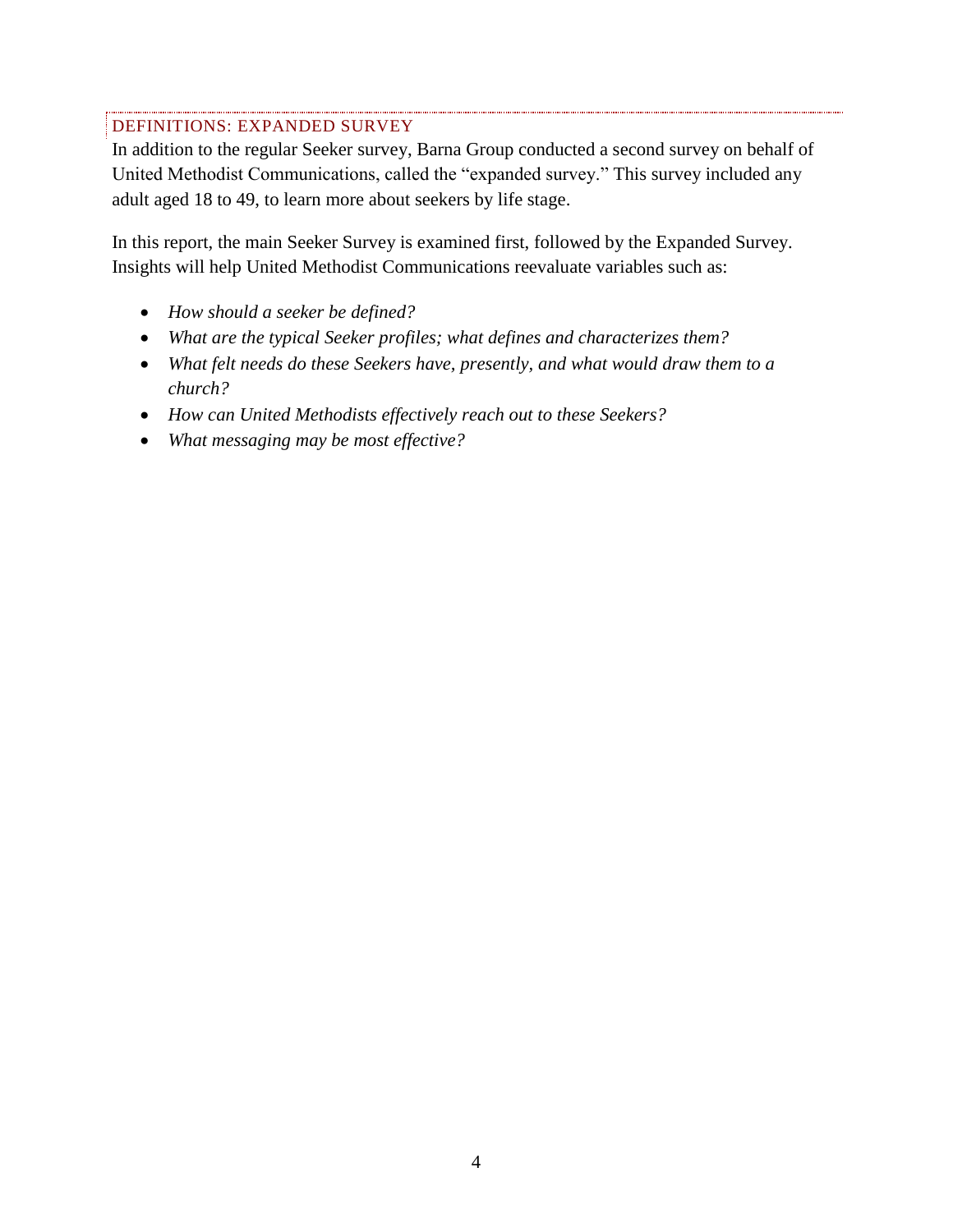# EXECUTIVE SUMMARY

#### WHAT DOES A TYPICAL SEEKER LOOK LIKE?

Despite an earlier focus on Millennials (adults 18 to 31 years old), Gen-Xers (adults 32 to 49 years old) are most receptive to church and its offer of spiritual development. Gen-Xers are more likely than Millennials to consider themselves "spiritual" (65% vs. 54%). They also find more reasons to attend church, such as "church helps my spiritual development" (57% vs. 36%), "opportunity to make friends and nurture friendships" (55% vs. 35%), "opportunity to find out more about God" (50% vs. 36%), and appreciate "knowing that anyone will be welcomed into the church community" (48% to 36%).

Interestingly, *volunteering* (25%) and *causes* (14%), however, are not the most motivating reasons to attend church. Only half of Seekers say they volunteered in the past month, mostly because of lack of time. Additionally, 91% of Seekers agree "people my age talk about wanting to be involved in improving their communities, but most actually do not volunteer." These findings suggest that previous focus on volunteering and cause engagement may not be as effective in connecting with Seekers.

Considering specific elements of a church service, Seekers say enjoyable sermons (47%), insightful teaching (35%) and feeling like part of a community (37%) are most appealing. This sense of feeling welcomed, as well as instilling values in their children, are the top motivators for married Seekers. A desire for spiritual growth as well as support and friendships are more motivating for singles to attend a church service.

Regarding causes, LGBTQ issues are no longer considered as important. More than half of Seekers have an accepting view on same-sex marriage, yet most also value "religious freedom"— letting individual churches decide for themselves on same-sex issues. Meanwhile, Seekers are generally conservative in their views on immigration. Only 33% believe the government should ease restrictions on immigration, for example.

Impressions of The UMC have been improving over the years. Among those familiar with The UMC, 8% have a very favorable impression, and 32% a somewhat favorable impression. This is compared to 3% and 25%, respectively, in 2009. Additionally, stated likelihood of visiting a UMC in the next 3 months has risen slightly, from 6% in 2009 to 11% in 2015. There also has been a shift from "definitely not" to "probably not"— many of whom have a favorable view of The UMC.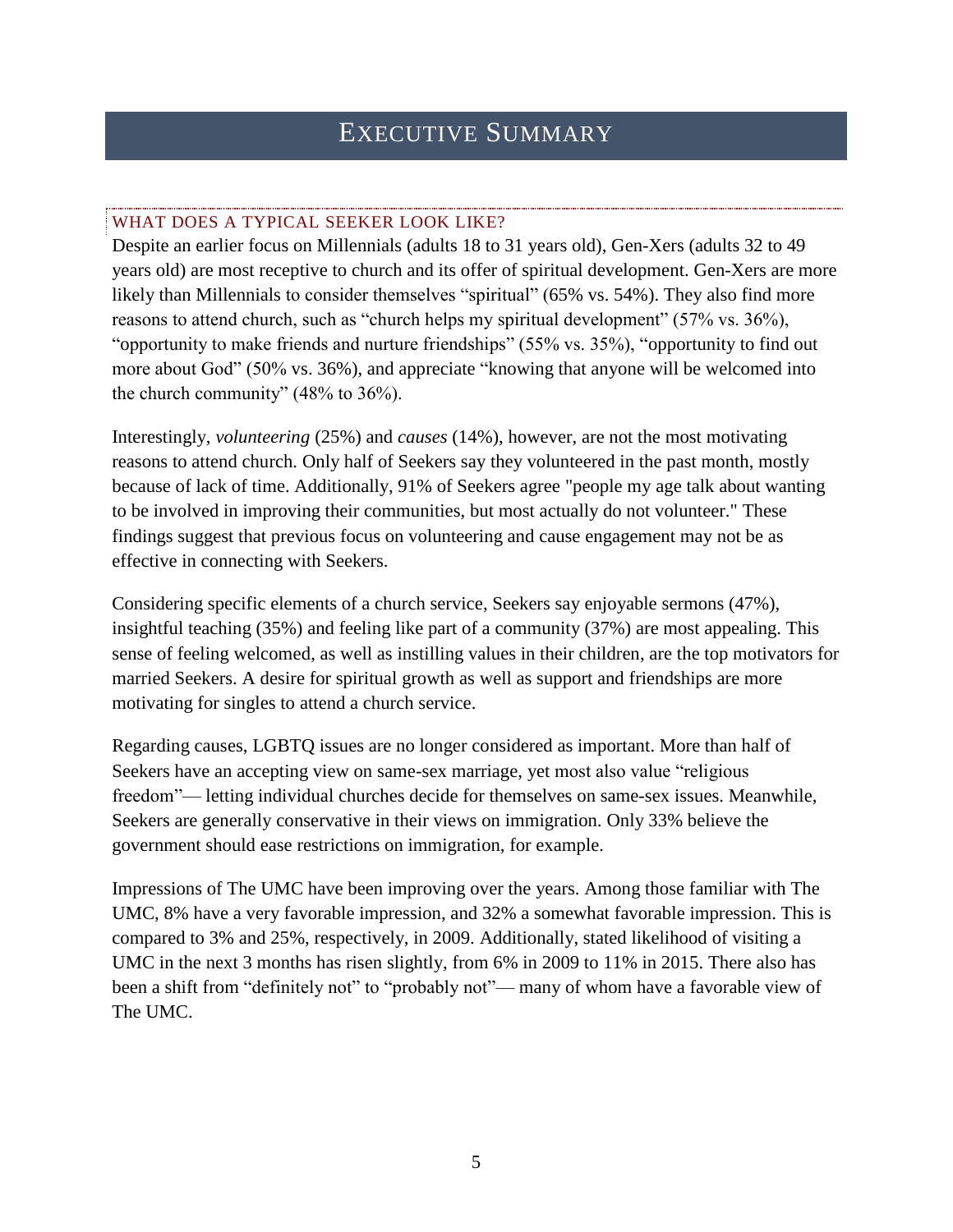Awareness of The UMC tagline *Rethink Church* is very low, at 9%, and only 45% of Seekers find this tagline appealing (12% very appealing, 33% somewhat appealing). However, recall of *Open Hearts. Open Minds. Open Doors*. is strong, at 32%. Additionally, three-quarters (74%) of Seekers find this tagline appealing (34% very, 40% somewhat). Clearly the *Open Hearts. Open Minds. Open Doors*. tagline resonates with Seekers, and should be the primary focus of future communications.

Seekers say the primary motivators for attending church are *spiritual growth* (39%) and *genuine community* (38%). Additionally, most Millennials (86%) believe "to be fulfilled in life you should pursue the things you desire most." Nearly all (91%) believe "The best way to find yourself is to look within yourself."

In comparison, Gen-Xers find more reasons to attend church, such as "church helps my spiritual development" (57% vs. 36%), "opportunity to make friends and nurture friendships" (55% vs. 35%), "opportunity to find out more about God" (50% vs. 36%), and "knowing that anyone will be welcomed into the church community" (48% to 36%).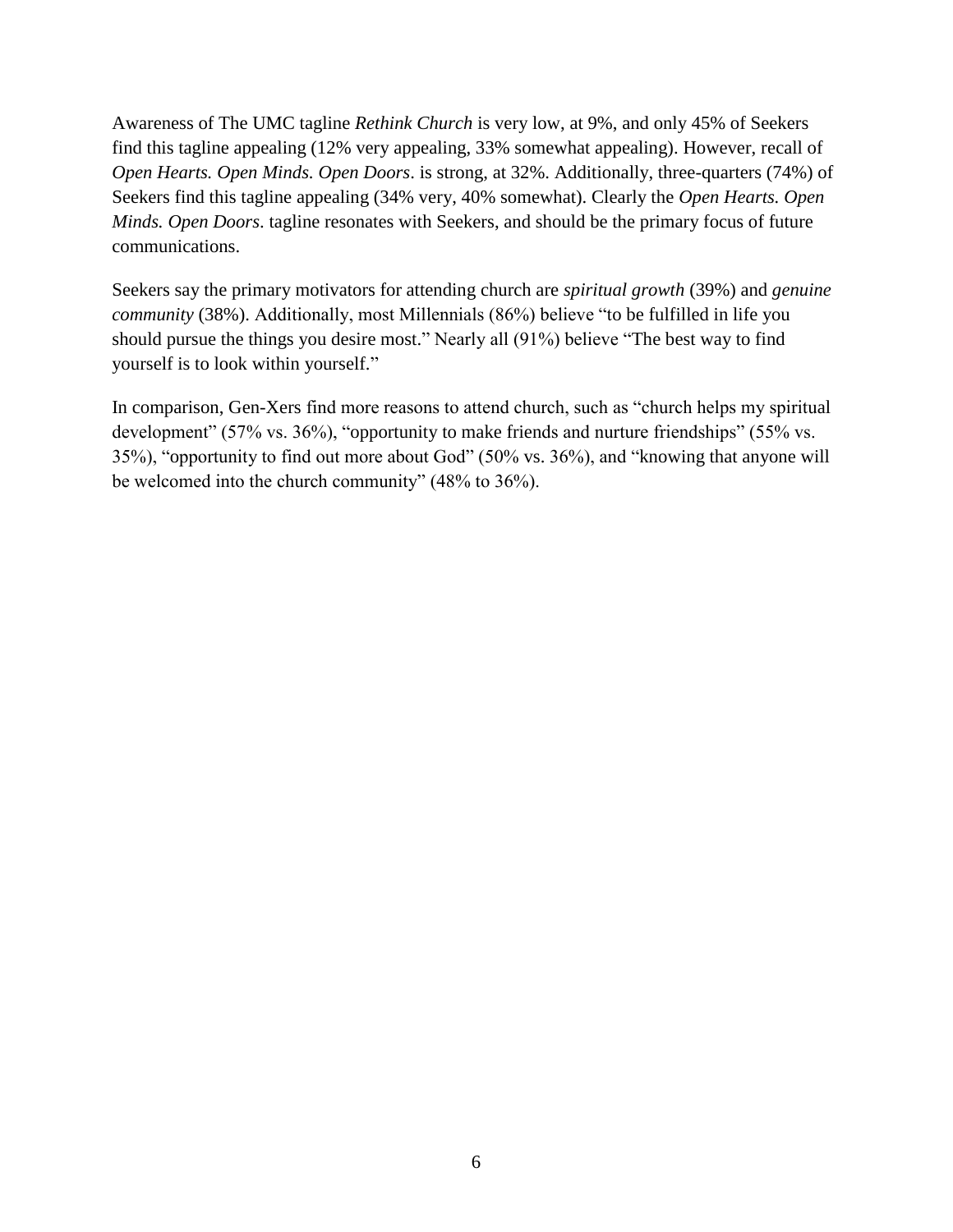# SEEKER SURVEY

A total of 406 online surveys were conducted among young adult Seekers to gain insight into their attitudes and spiritual needs, as well as their expectations of churches.

The study used a national, random, and representative sample of young adults across the country, drawn from an online panel. Individuals on the panel were screened to identify people who met the criteria of a Seeker. The sample of 406 Seekers means the research results for the total sample are accurate to within plus or minus 4.7 percent points at the 95% confidence level. The sample was weighted by gender and region to be nationally representative. Research was conducted from November 26 to December 7, 2015.

# 1. SEEKER PROFILE

From a series of possible statements, young adults were asked to indicate which words or phrases they would choose to describe themselves.

#### SOCIAL CONSCIOUSNESS

By an overwhelming margin, which has stayed relatively consistent over the years, Seekers describe themselves as having a desire to make a difference in the world (95%). About 3 in 5 say they have a passion for social justice (58%), dropping from 66% in 2013. Three in five also say they contribute to the good of their community (61%).

#### SEEKING

Seven out of 10 Seekers say they are searching for meaning or purpose in their life (69%). The proportion of those seeking for meaning or purpose peaked at 75% in 2011 but has been declining since. Three in five identify with the statement that something feels missing (60%), which is the lowest proportion reported over the last six years and down 8 percentage points since 2011 (68%). Slightly fewer are dealing with an emotional pain or frustration they would like to resolve (57%).

#### SPIRITUALITY

In 2015, nearly two-thirds of Seekers consider themselves to be spiritual (65%), which is the highest reported proportion over the last six years. The lowest proportion in six years say they are seeking something better in life spiritually speaking (45%). Just one-third say they are on a quest for spiritual truth (34%).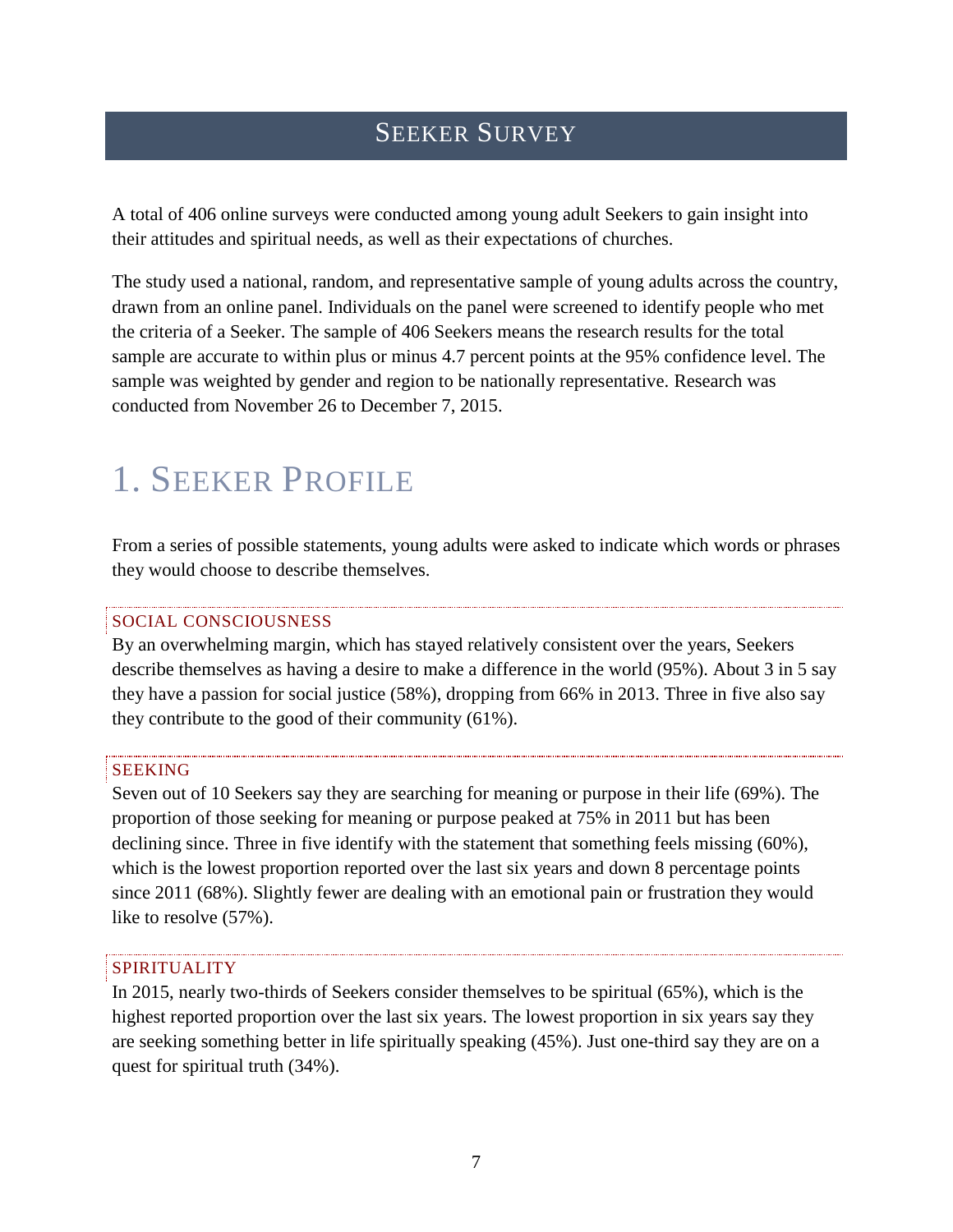Seekers of the Millennial generation are most likely to be single (68%), and just 2 in 10 are married (20%), whereas the opposite proportions are true of Seekers age 32~34 (21% single and 65% married). Millennial Seekers are more than twice as likely as Gen-Xer Seekers to be active church goers (7% vs. 3%) and more than six times as likely to be totally committed to their current church (13% vs. 2%). Nearly 9 in 10 Gen-Xer Seekers say they are excited about the future (88%), compared to about 3 in 4 Millennial Seekers (76%).

| <b>Seeker Demographics</b>                 |                                           |  |  |  |  |  |  |
|--------------------------------------------|-------------------------------------------|--|--|--|--|--|--|
| Millennials (18~31)                        | Gen-Xers (32~34)                          |  |  |  |  |  |  |
| 41% are men, 59% are women                 | 48% are men, 52% are women                |  |  |  |  |  |  |
| 20% are married                            | 65% are married                           |  |  |  |  |  |  |
| 12% are living with a partner              | 13% are living with a partner             |  |  |  |  |  |  |
| 68% are single (0% divorced)               | 21% are single (3% divorced)              |  |  |  |  |  |  |
| 55% are Caucasian                          | 47% are Caucasian                         |  |  |  |  |  |  |
| 17% are Black or African American          | 18% are Black or African American         |  |  |  |  |  |  |
| 21% are Hispanic or Latino                 | 22% are Hispanic or Latino                |  |  |  |  |  |  |
| 7% are active church goers                 | 3% are active church goers                |  |  |  |  |  |  |
| 13% are totally committed to their current | 2% are totally committed to their current |  |  |  |  |  |  |
| church                                     | church                                    |  |  |  |  |  |  |
| 76% are excited about the future           | 88% are excited about the future          |  |  |  |  |  |  |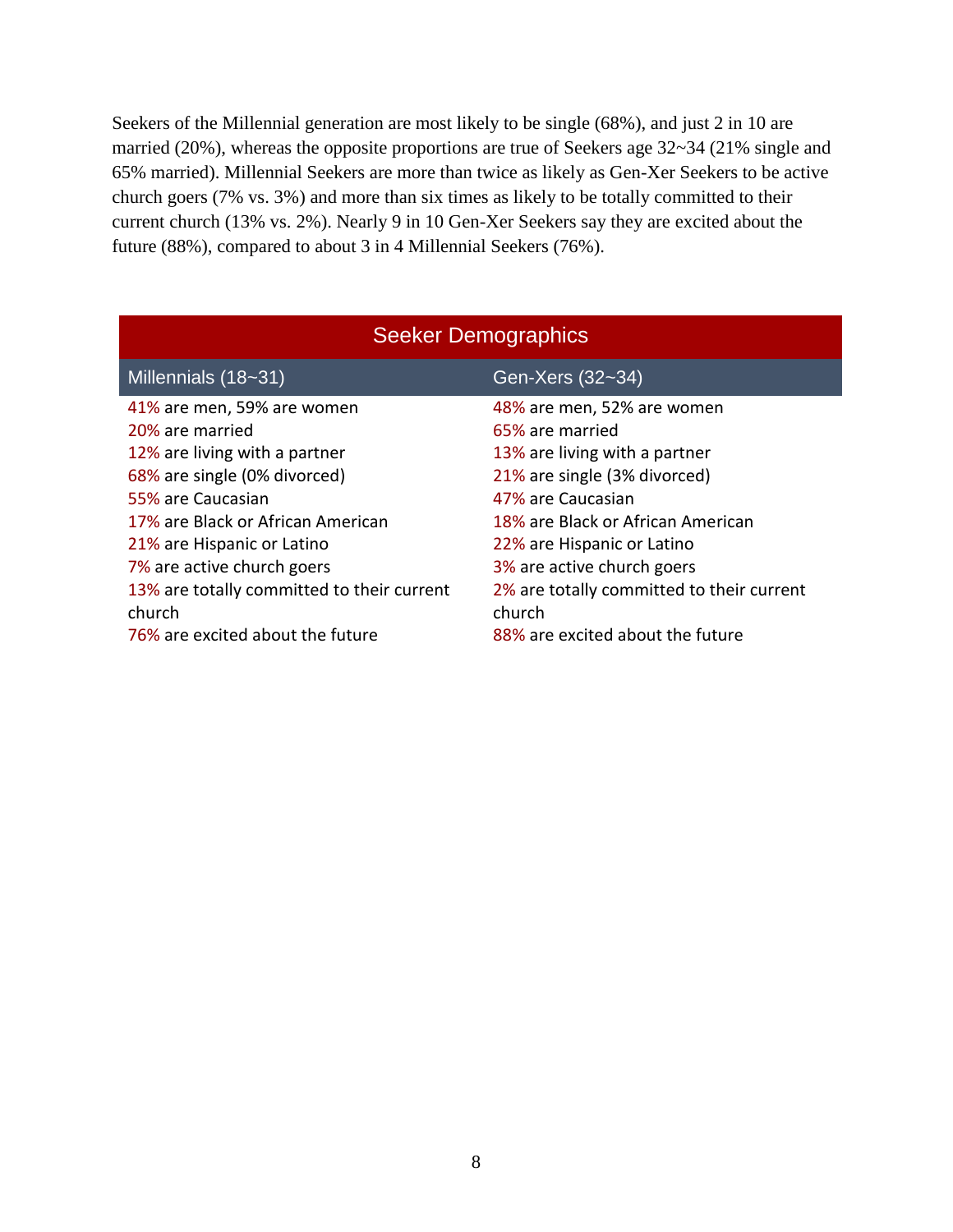# 2. SEEKER INTERESTS & CAUSES

#### SEEKER INTERESTS

Education, poverty and healthcare are top issues of importance to Seekers. Nearly half say the issue of education is "very important" to them (47%), and one third say the same about poverty (35%) and healthcare (35%).



### Interests that are "Very Important"

Not surprisingly, women are more likely to think sex/human trafficking issues as more important while men are more likely to think issues on gun control $2<sup>nd</sup>$  Amendment rights are more important.

Singles are also more liberal on same-sex marriage issues. Marital status is more of a differentiator than age.

#### SEEKER CAUSES

When asked to think about issues facing their community and their likelihood to engage with these issues, recycling or hunger programs prove to be the most inherently motivating causes among Seekers.

*Q: The following are issues and interests that may or may not be important to you. Please rate their importance to you.*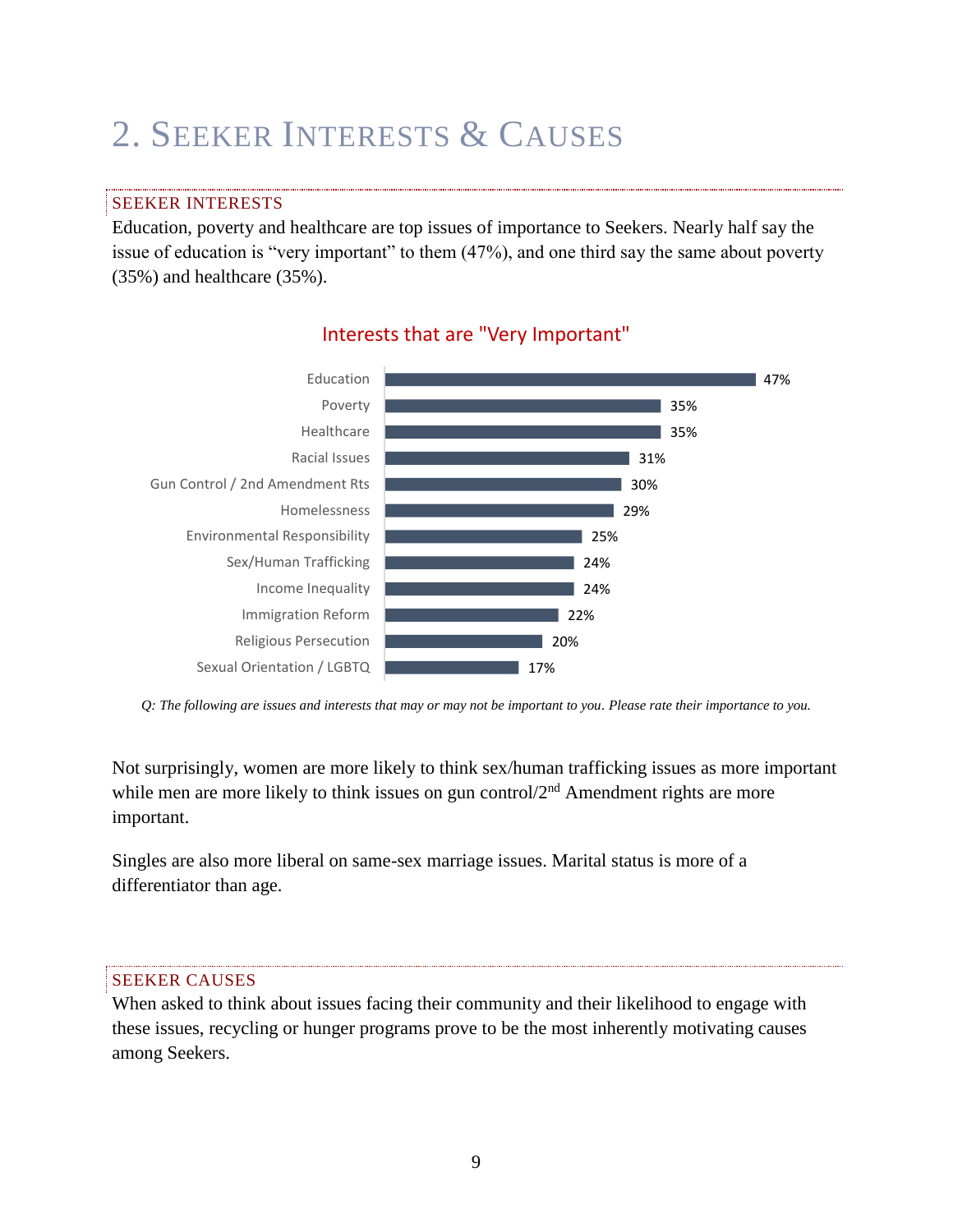

### "Definitely" Will Be Engaged with Cause

*Q: Think about issues that may be facing your community / other countries. In the next few months, how much would the following causes motivate you to become personally engaged, such as donating, volunteering, or persuading others to be involved?*

Women are significantly more likely to engage in causes across the board. Women are most likely to say they will definitely work in or donate to a food bank (31%), while men are most likely to say they will feed the hungry (14%). Men, whether married or single, are less likely to be motivated to do something about the issues they believe are facing the community.

### Gender Differences



*Q: Think about issues that may be facing your community / other countries. In the next few months, how much would the following causes motivate you to become personally engaged, such as donating, volunteering, or persuading others to be involved?*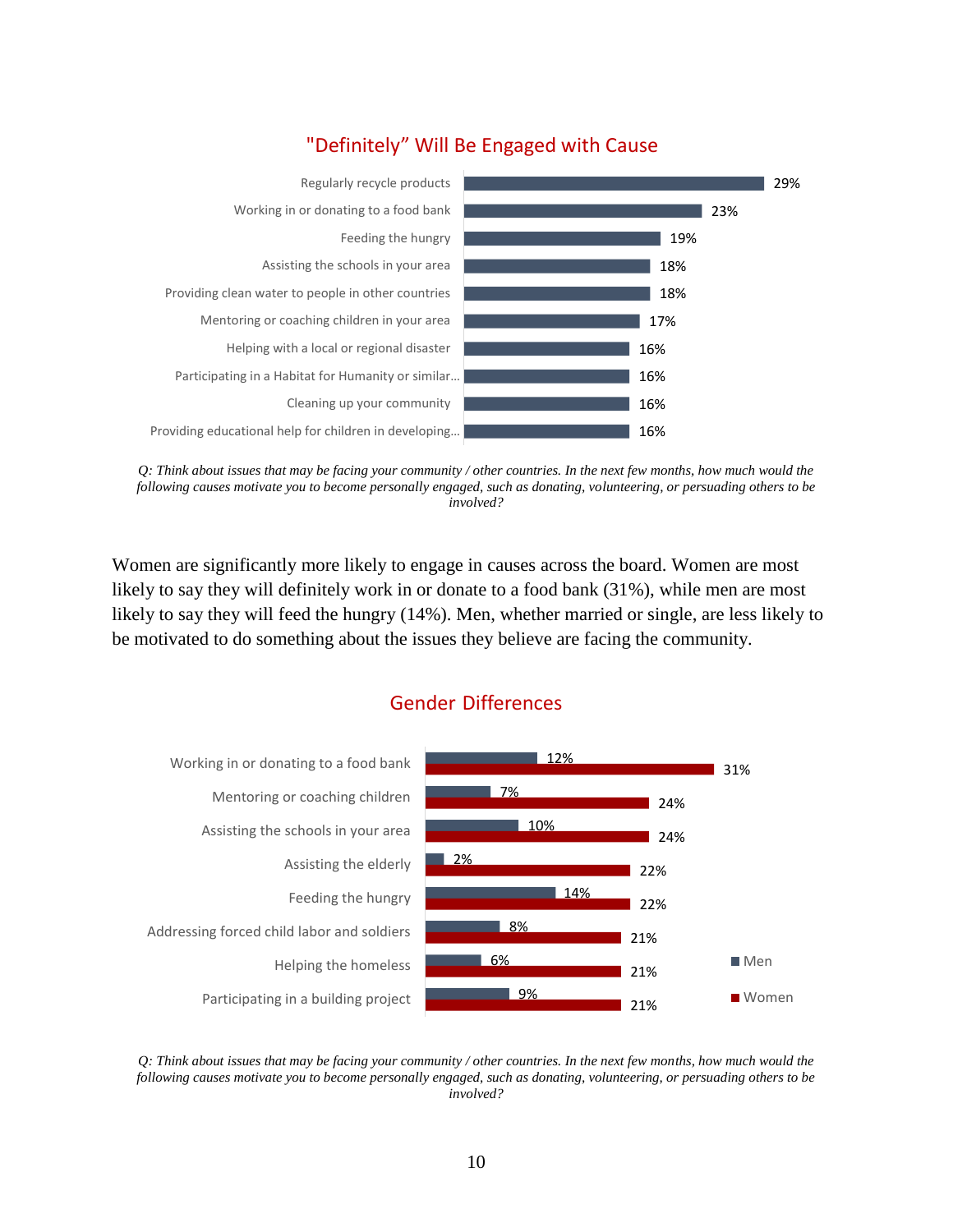#### CAUSES: GIVING AND VOLUNTEERING

In the past month, about half of Seekers have donated money to a non-profit (50%) or volunteered some of their free time (49%). About half as many have gone to a fundraising event for a cause they care about (24%) or tried to enlist someone to support a similar cause (24%).

Singles are most likely to spend their time on volunteer-related activities.

Among Seekers that volunteered within the past month, about half did so with friends (51%).



### In the last month…

*Q: Which of the following have you done in the last month? [Check all that apply] /* 



*Q: When you volunteered, do you typically do so individually or with other friends?*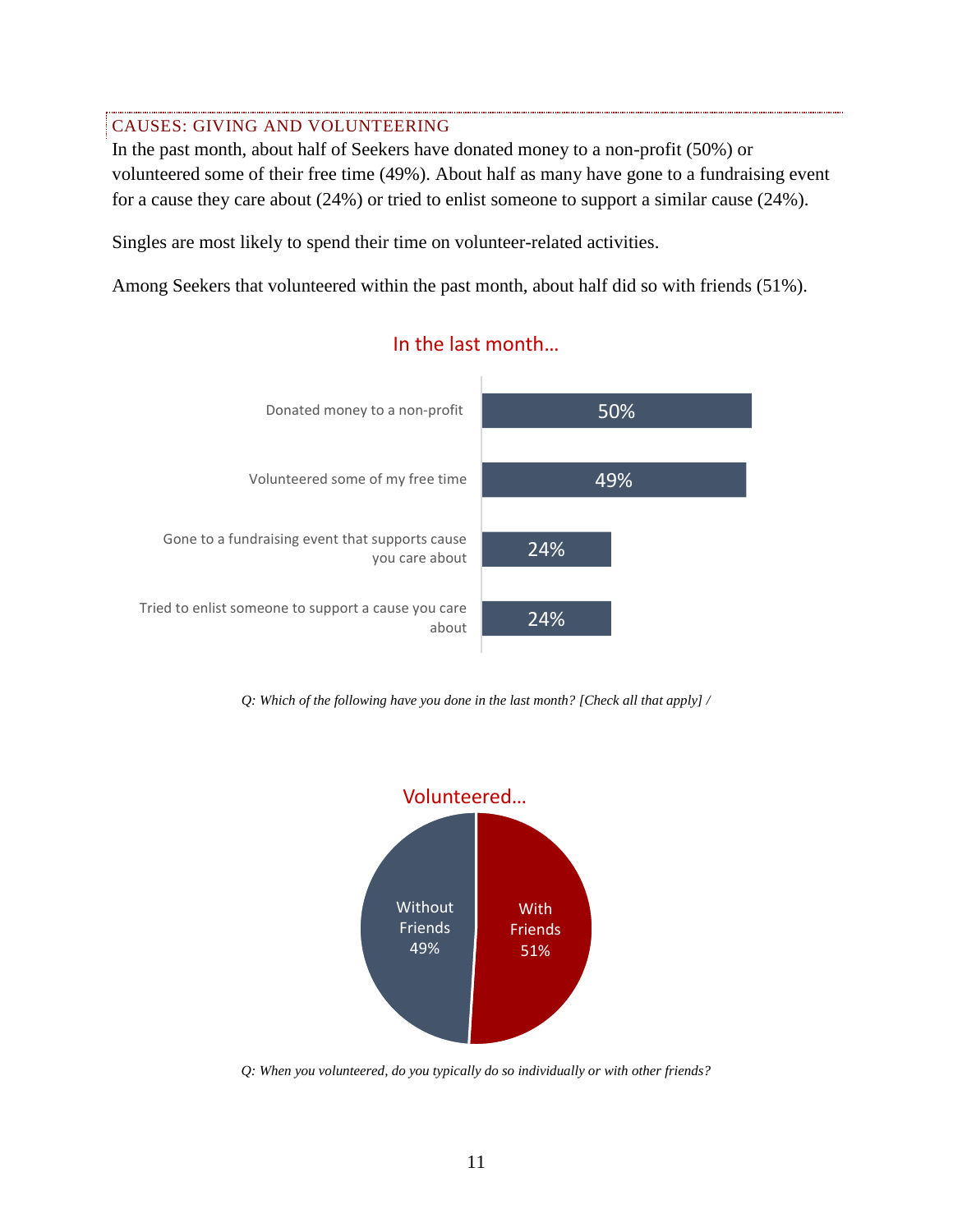Within the past year, Seekers are most likely to have advocated in social media (38%), to have made an intentional effort to purchase organic food (38%), and to have contributed to a charity or fundraising event (37%). Less commonly, roughly 1 in 10 Seekers say they made an intentional effort to purchase fair traded products (13%), financially supported a social or political advocacy group (11%), or wrote to their elected officials (9%). About 3 in 10 say they have not engaged in any of these activities.



*Q: In the past year, which of the following activities have you done, if any? [Check all that apply]*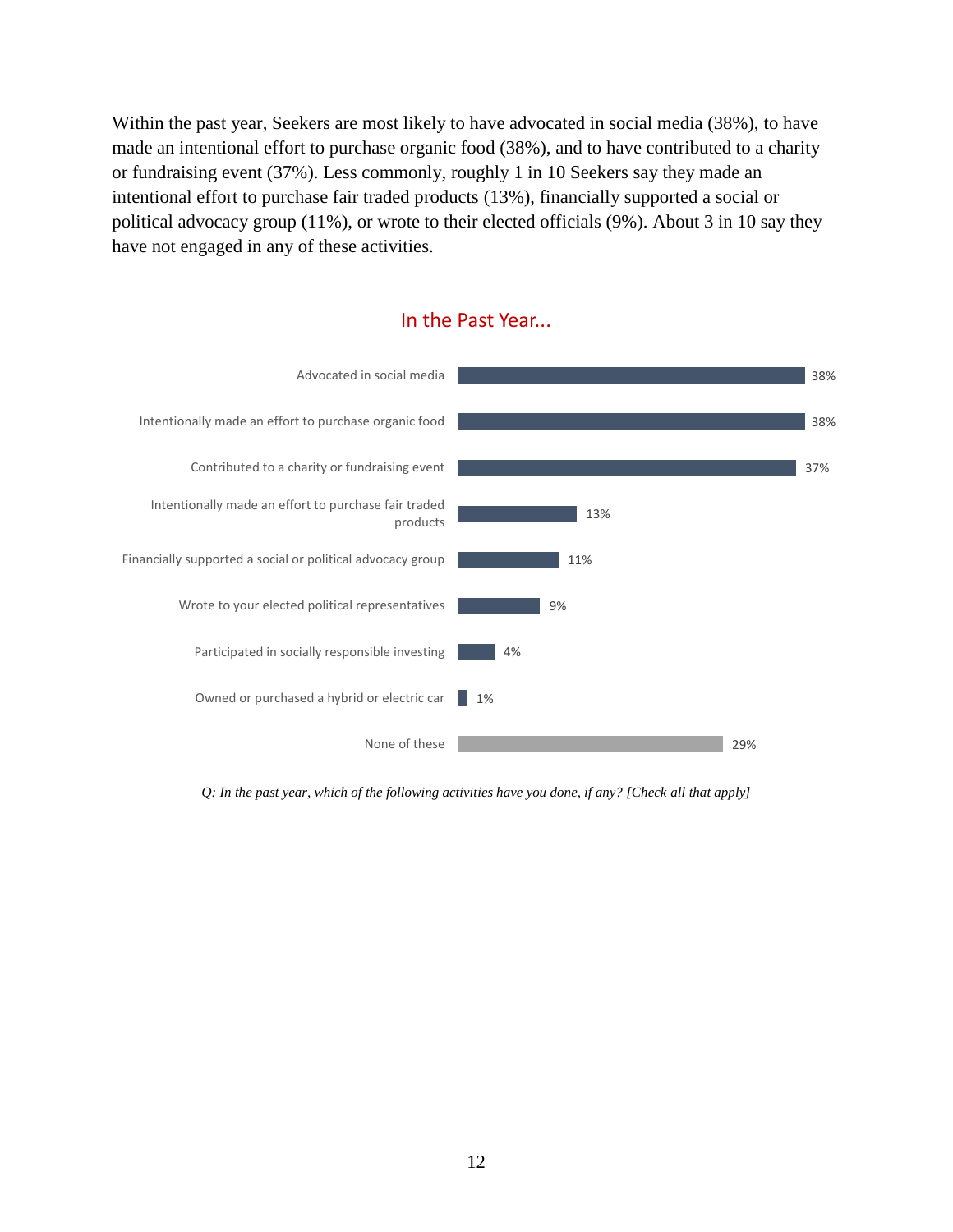Singles are most likely to volunteer their free time than marrieds. Volunteering free time is much higher among singles (60%) versus marrieds (41%) and lowest among Cohabitators (21%).



## % Volunteered, by Marital Status

Between 40-50% of Seekers have not volunteered in the last year. Singles more often spend their time on volunteer-related activities, with 1 in 10 saying they do so weekly (11%). More than half of marrieds say they have not volunteered in the past year (48%).



## How often do you spend your time on volunteer-related activities?

*Q: Which of the following best describes how often you spend your time on volunteer-related activities?*

*Q: Which of the following have you done in the last month, if any? Checked "Volunteered some of my free time"*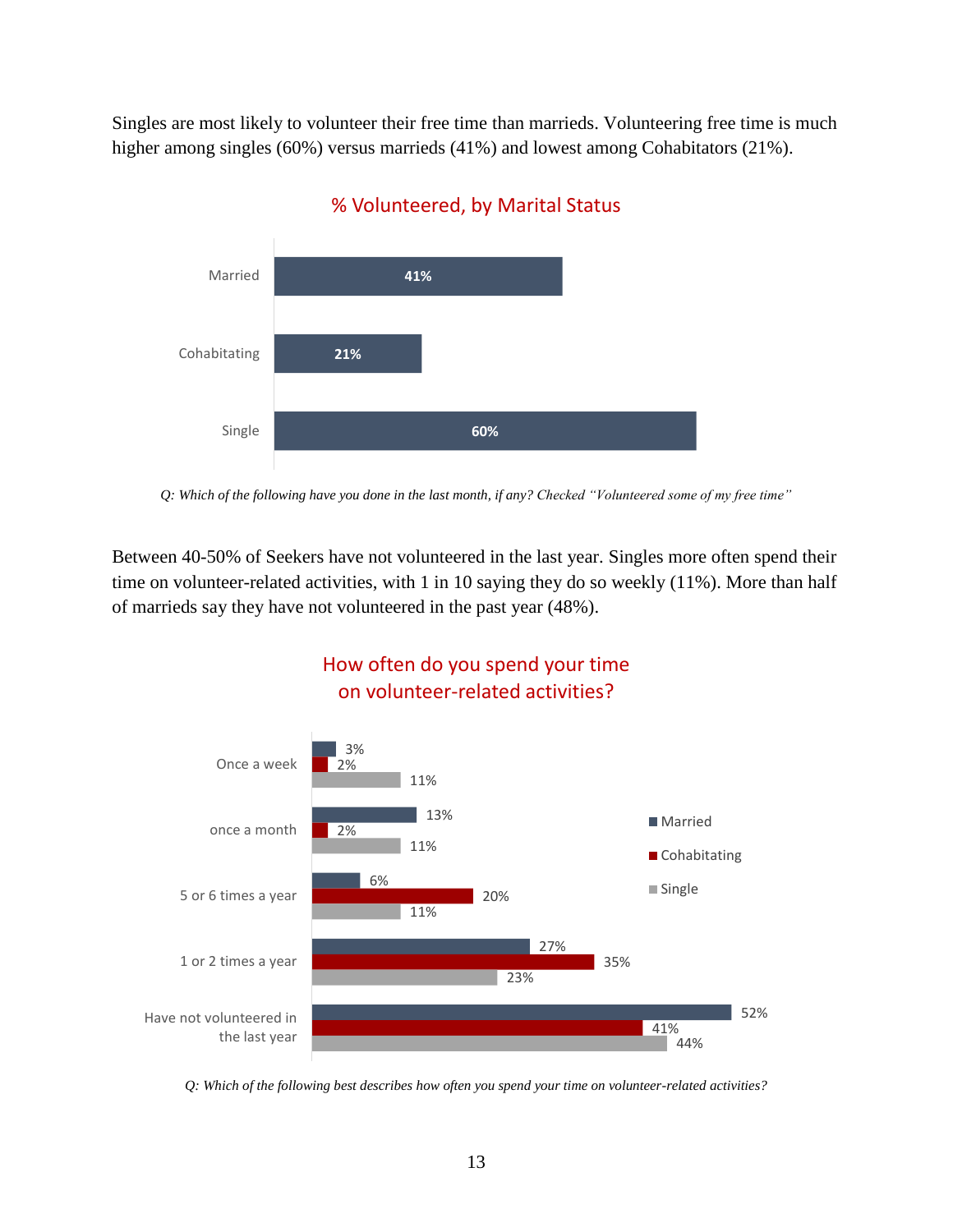Life stage impacts form of cause engagement. Marrieds are much more likely than singles to have contributed to a charity or fundraising event (44% vs. 31%) and to have made an intentional effort to purchase fair traded products (20% vs. 9%). Singles are twice as likely to have advocated in social media, however (41% vs. 22%).



#### In the past year…

Q: *In the past year, which of the following activities have you done, if any? [Check all that apply]*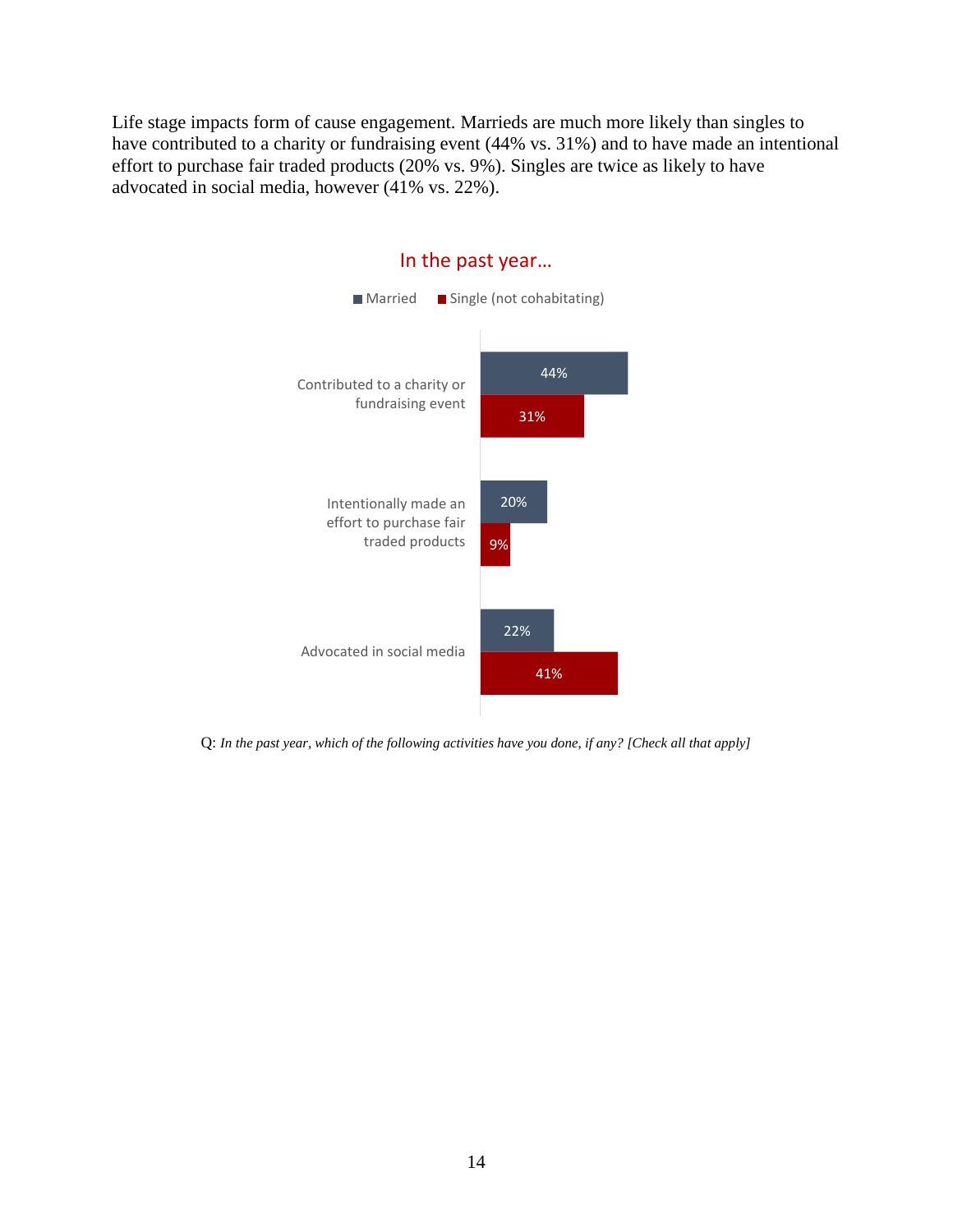More than 9 in 10 Seekers agree that people their age talk about wanting to play a part in improving their communities, yet most do not actually volunteer. "Lack of time" and "Too many other priorities" are the greatest perceived barriers to volunteering more.



*Q: Rate your feeling on the following statement: "People of my age talk about wanting to be involved in improving their communities, but most actually do not volunteer."*

*Q: There are many things that prevent people my age from volunteering more time or energy or resources to the causes they care about. Which of the following do you think are barriers to volunteering more?*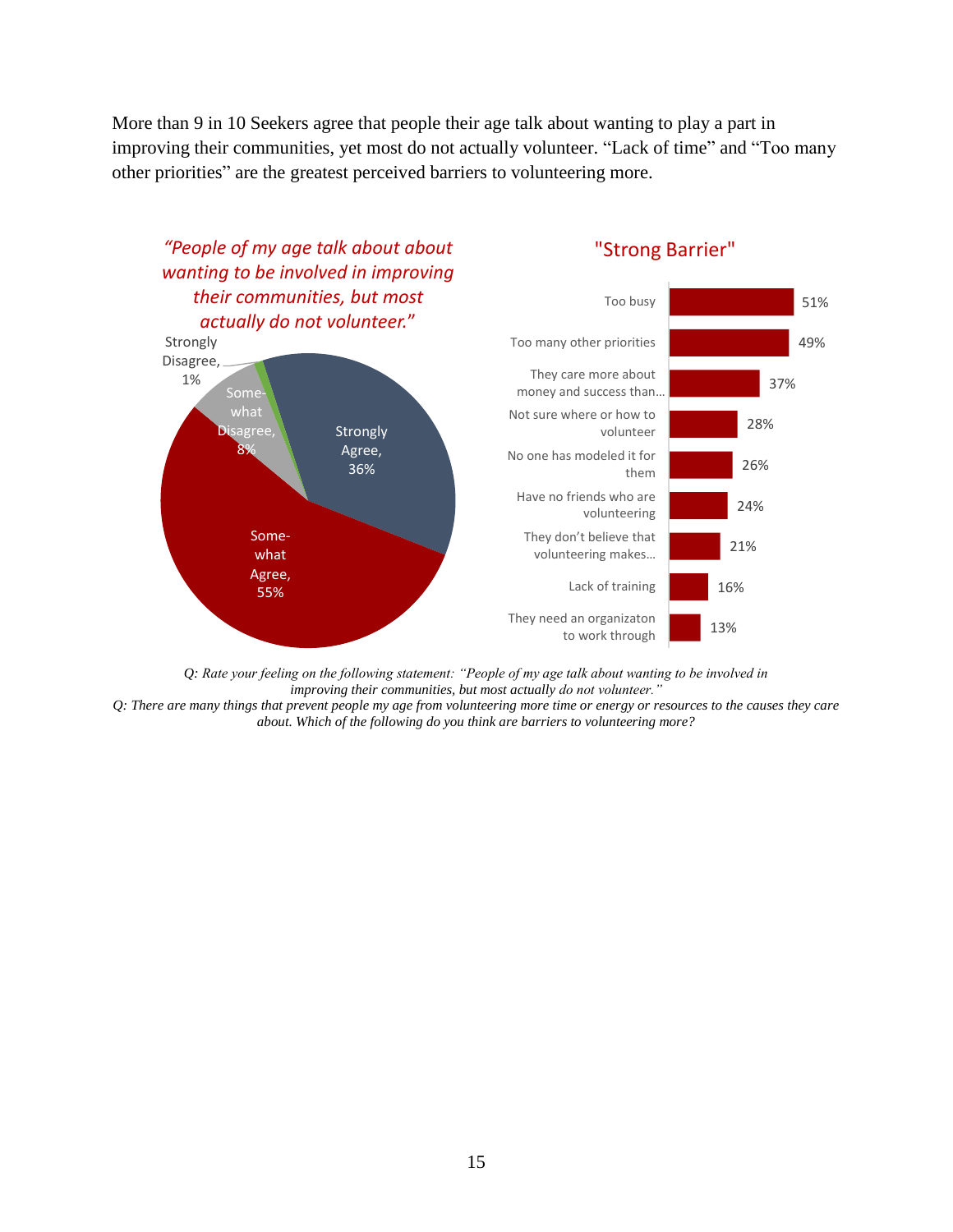VIEWS ON ISSUES

Seekers are more likely to strongly agree that churches should allow pastors of any sexual orientation (39%) than strongly agree that individual churches should be allowed to decide on same-sex issues (29%).



Views on Same-Sex Marriage

*Q: To what extent do you agree or disagree with each of the following statements on same-sex marriage?*

Seekers are generally conservative in their views on immigration. They are most likely to agree that the government should not automatically grant citizenship to children of illegal immigrants born in the U.S. (32%) and should make it harder for foreigners to immigrate to the U.S. (26%). In contrast, only 12% think the government needs to ease restrictions on immigration and 10% think the government should provide full citizenship for undocumented immigrants.



*Q: To what extent do you agree or disagree with each of the following statements on immigration?*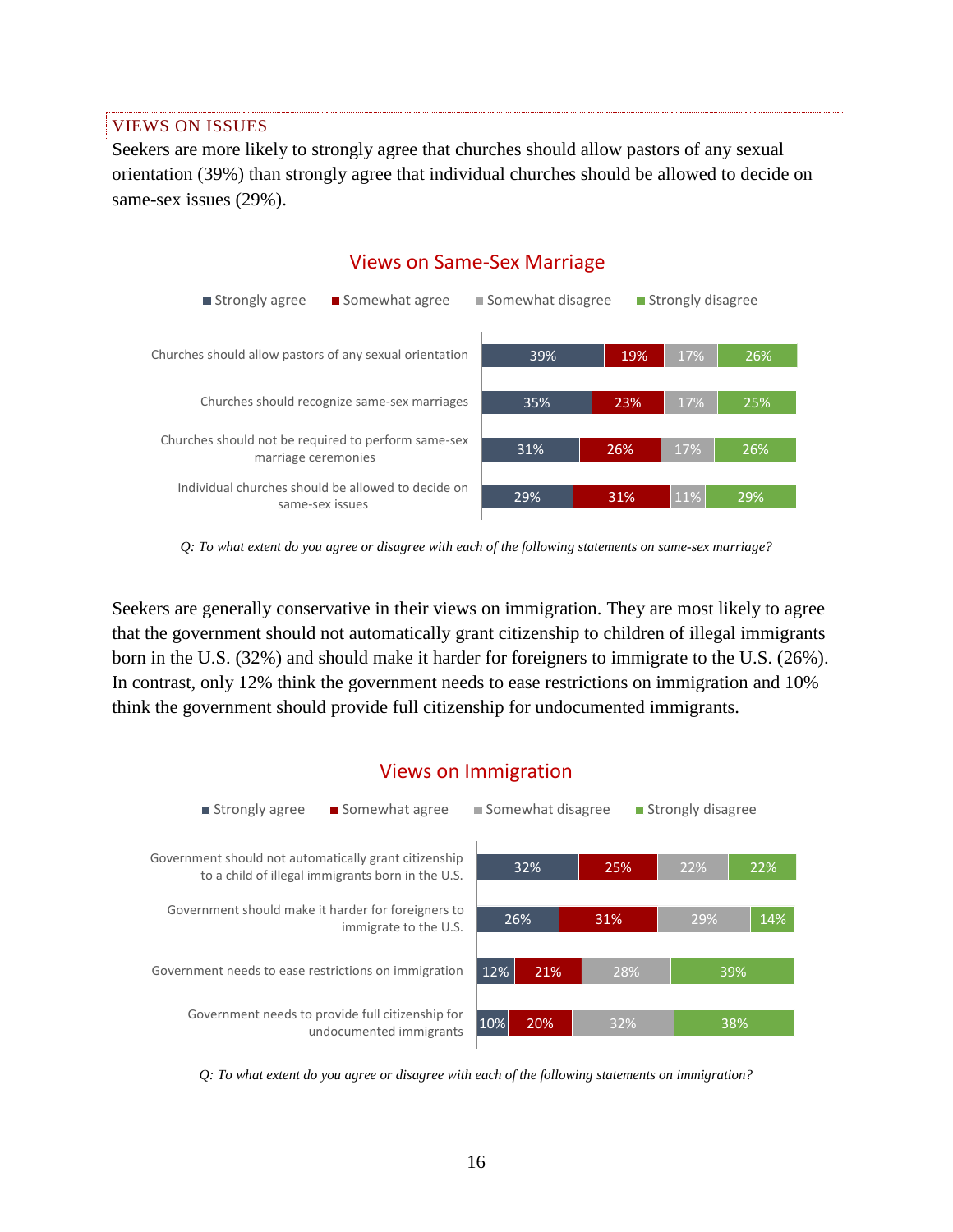# 3. MOTIVATIONS FOR CHURCH

Spiritual growth and genuine community are the primary motivators to attend church. Volunteering and causes are not as motivating. One in 4 say they do not think church has anything to offer them (25%).



## Reasons that Would Encourage You to Attend Church

*Q: What are some reasons that would encourage you to attend a Christian church? [Check all that apply]*

Gen-Xers (32~34) generally find more reasons to attend church than Millennials (18~31). Millennials are twice as likely as Gen-Xers to think that church has nothing to offer them.

Many who value spiritual development and making friends as a motivation to go to church are also motivated by the opportunity to find God and be supported during difficult times. Feeling welcomed into a community and instilling values in their children are the top motivators for marrieds. However, a desire for spiritual growth and support / friendships would more likely drive singles to church.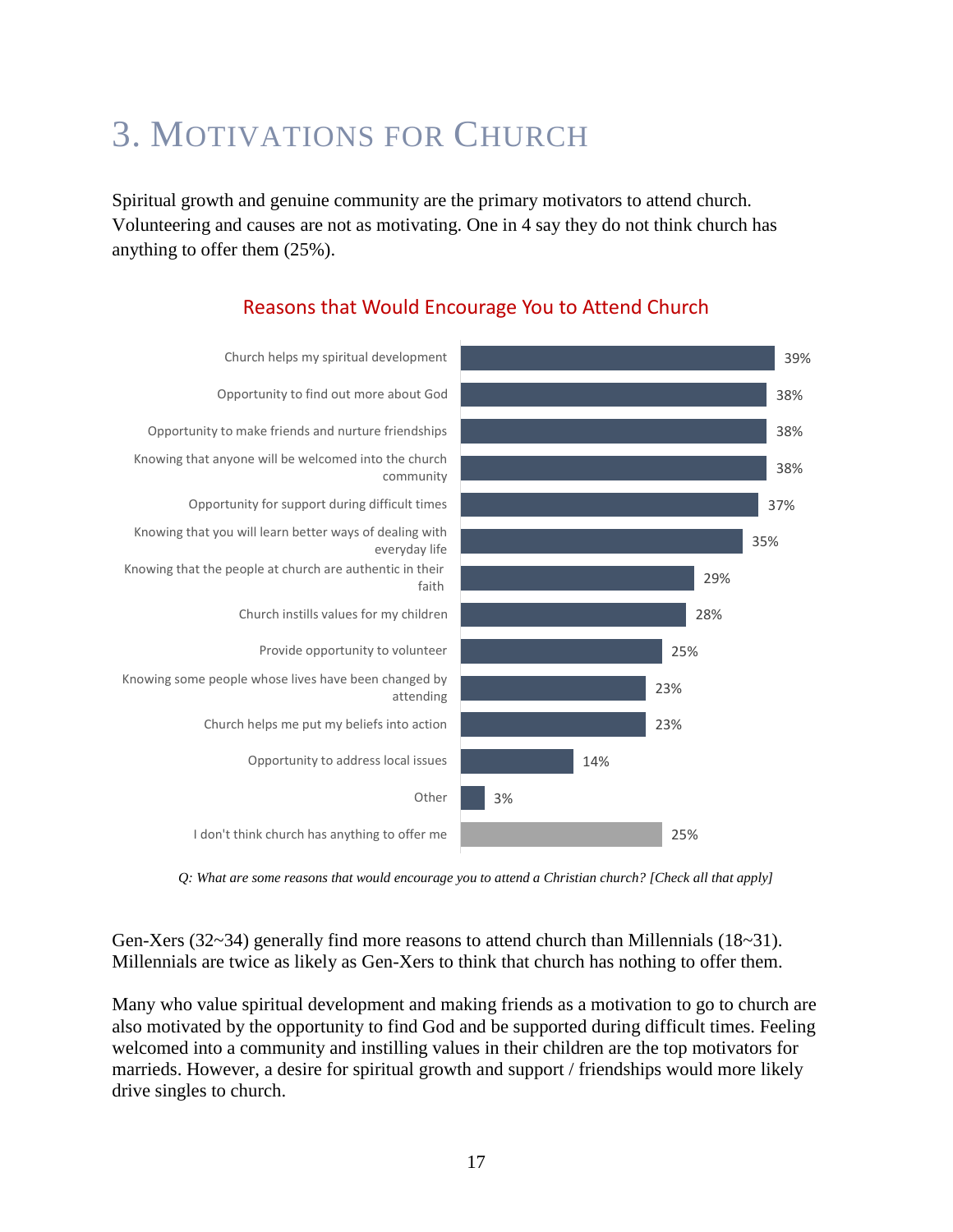



*Q: What are some reasons that would encourage you to attend a Christian church? [Check all that apply]*

Marrieds generally report more reasons that would encourage them to go to church, including knowing that anyone will be welcomed into the community (48%), instilling values in their children (48%), the opportunity to make friends (44%), and finding out more about God (42%).

On the other hand, singles are more likely encouraged to go to church for spiritual reasons such as the opportunity to find out more about God (39%), for spiritual development (38%), for support during difficult times (37%), and to make friends and nurture friendships (36%).

| <b>Marrieds</b>                                                                                                                                                                                                    | <b>Singles</b>                                                                                                                                                                                                                                   |
|--------------------------------------------------------------------------------------------------------------------------------------------------------------------------------------------------------------------|--------------------------------------------------------------------------------------------------------------------------------------------------------------------------------------------------------------------------------------------------|
| Knowing anyone will be welcomed into the<br>community 48%<br>Instilling values into their children 48%<br>Opportunity to make friends and nurture<br>friendships 44%<br>Opportunity to find out more about God 42% | Opportunity to find out more about God<br>$\bullet$<br>39%<br>Church helps my spiritual development 38%<br>$\bullet$<br>Opportunity for support during difficult<br>٠<br>times 37%<br>Opportunity to make friends and nurture<br>friendships 36% |

*Q: What are some reasons that would encourage you to attend a Christian church? [Check all that apply]*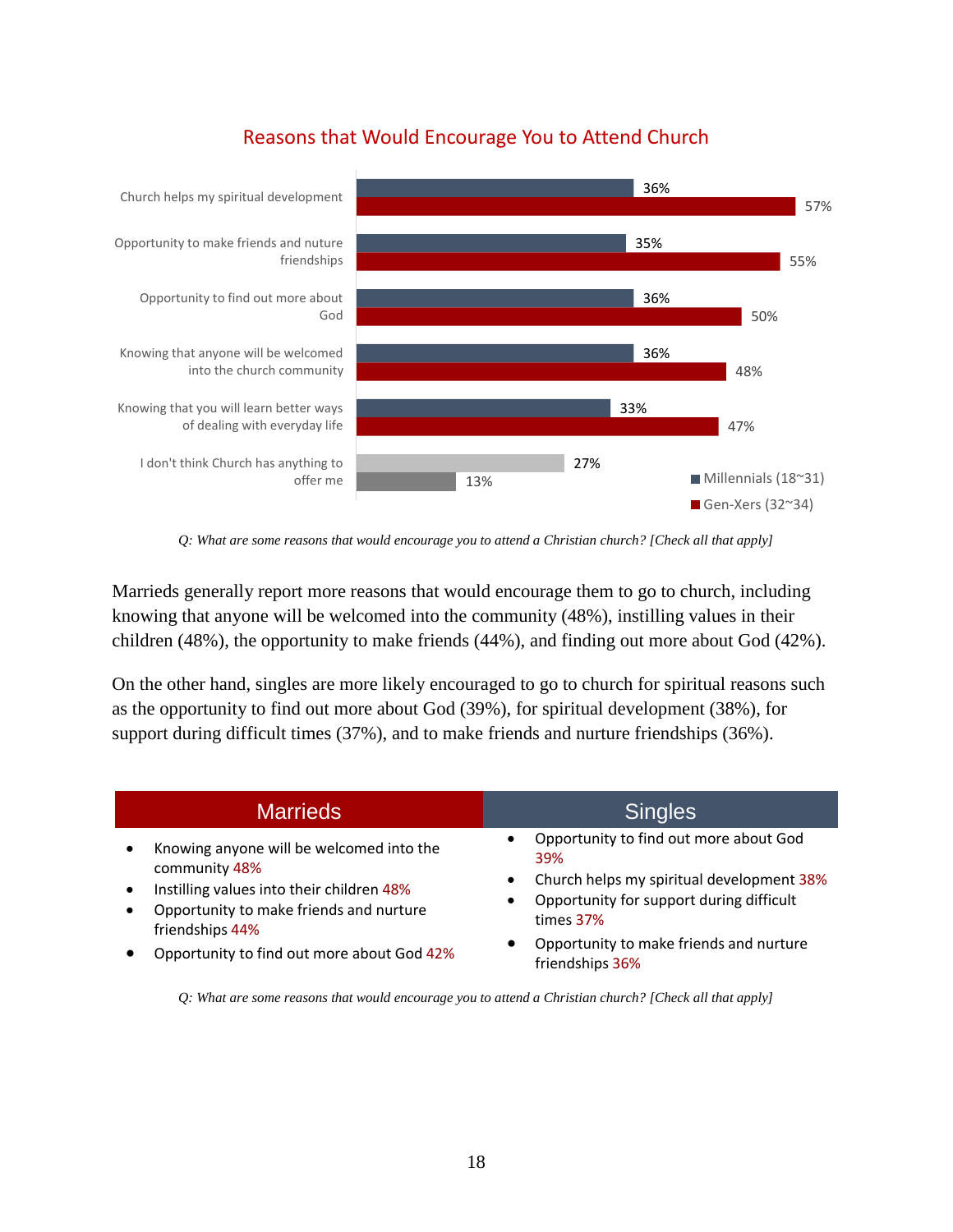#### MOTIVATE TO ATTEND CHURCH

Teaching and community are attractive aspects of church; music and worship are less motivating. Nearly half say enjoyable sermons would motivate them to attend a church service (47%) and more than one-third say the same about insightful teaching (35%). Nearly 4 in 10 say being around people and feeling like part of a community would attract them to a church (37%).



### Aspects of Church Service that Would Motivate You to Attend

*Q: What aspect of a church service would motivate you to attend?*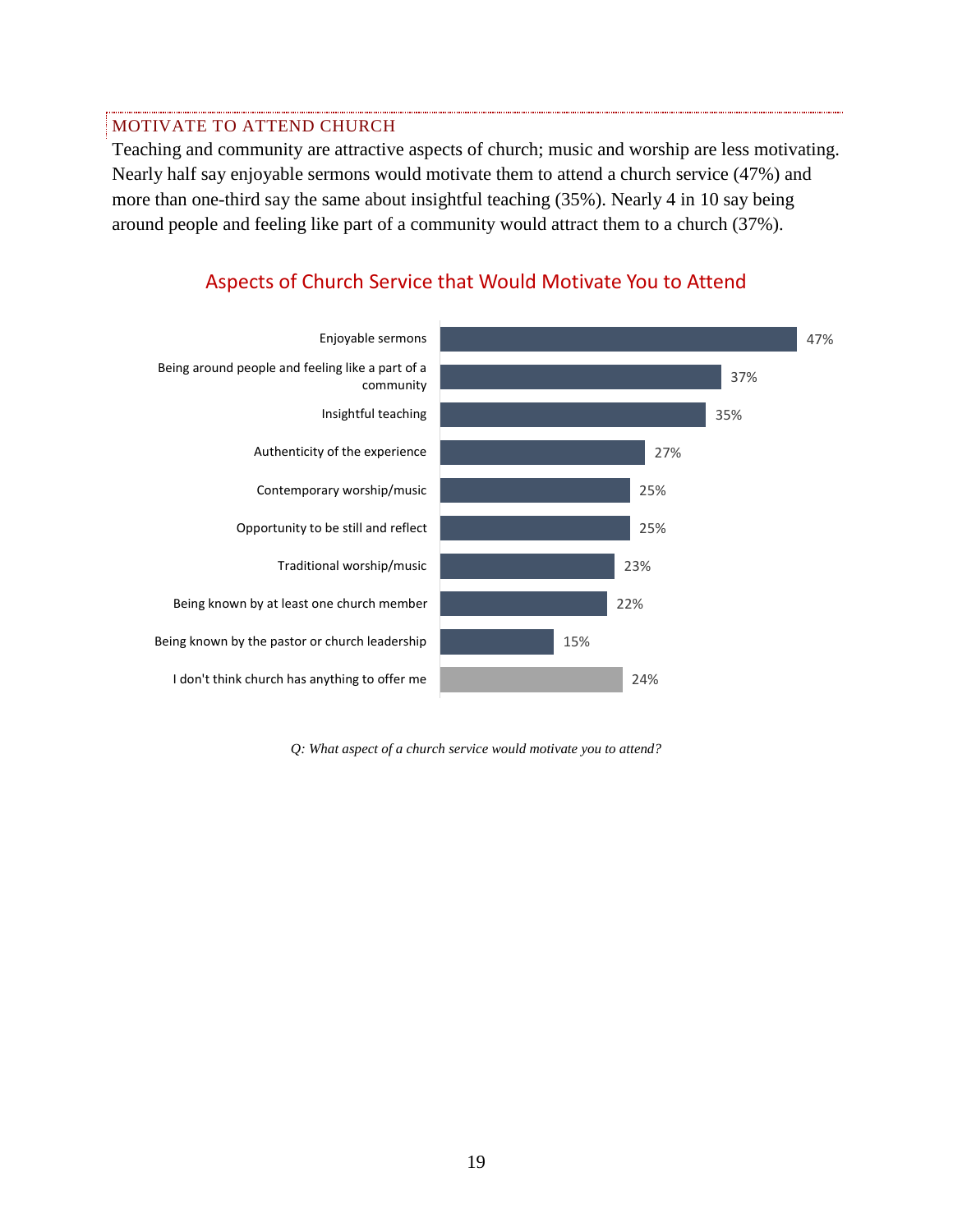# 4. IMPRESSIONS OF THE UNITED METHODIST **CHURCH**

Seekers' impressions of The United Methodist Church (The UMC) have improved since 2009. Those with a very favorable impression have more than doubled from 2009 to 2015 (3% to 8%). Those with an overall favorable view saw a 50% increase from 2013 to 2015 (12 percentage points from 28% to 40%).



## Seekers' Impression of The United Methodist Church

*Q: Please indicate whether you have a favorable or unfavorable impression for each organization listed. Base: Among those who have heard of The United Methodist Church*

Seekers' opinion of The United Methodist Church is somewhat more favorable among Gen-Xers, women and marrieds.

Nearly half of Seekers age 32 to 34 have a favorable impression of The UMC (49%), compared to just one-third of those age 18 to 31 (35%). Singles are more than twice as likely as marrieds to have an unfavorable opinion of The UMC (24% vs. 13%). Men are slightly more likely than women to have an "unfavorable" opinion (21% vs. 19%).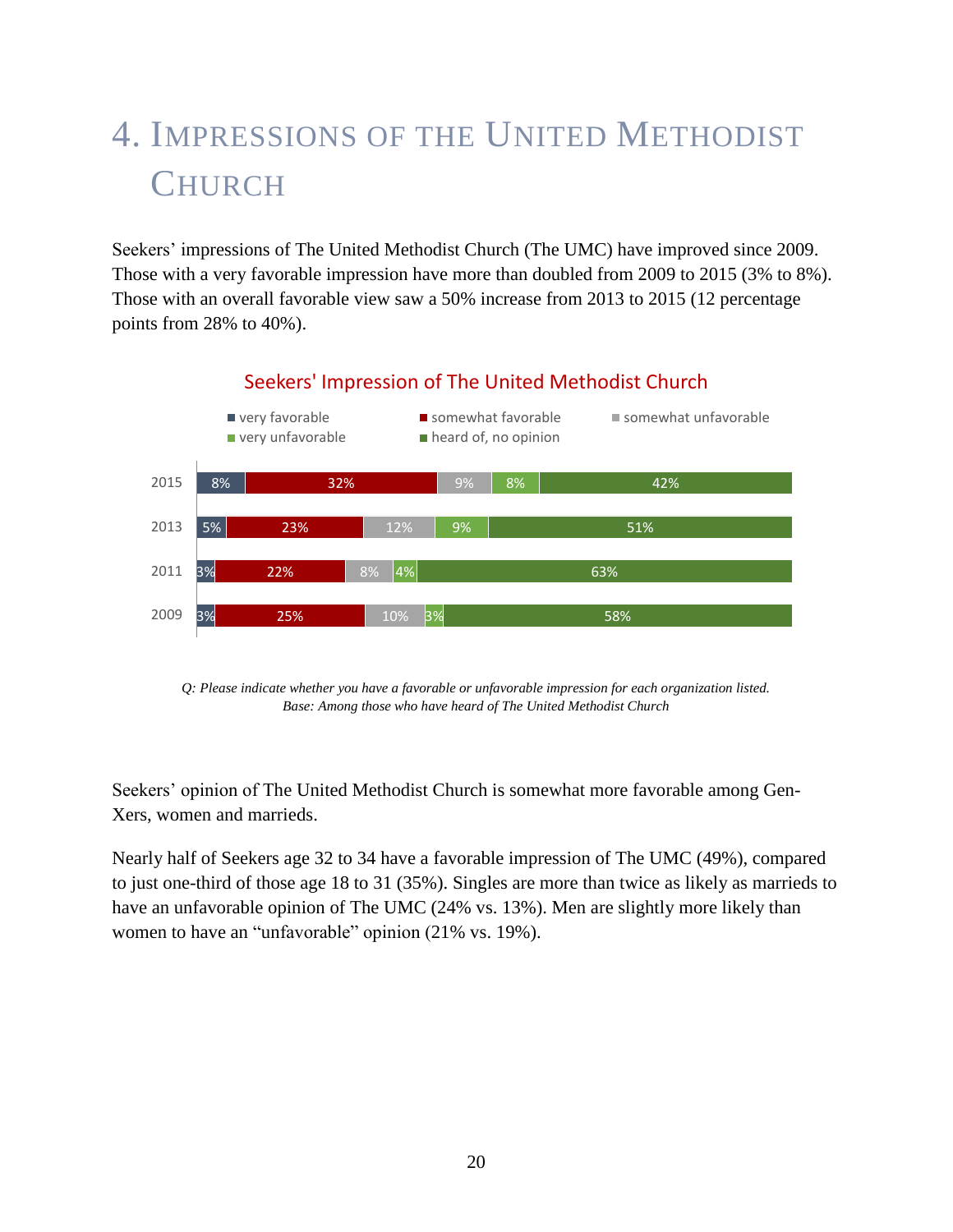

## Favorable or Unfavorable?

*Q: Please indicate whether you have a favorable or unfavorable impression for each organization listed. Base: Among those who have heard of The United Methodist Church*

Willingness to visit a UMC has not increased much, but the proportion of those unwilling to visit has dropped, shifting mostly to "not sure." In 2015, just over a third say they are unwilling to visit (35%), down from roughly 45% in previous years.



## Willingness to Visit a United Methodist Church

*Q: In the future, how willing are you to visit a local United Methodist Church? Would you say you are… Base: Among those who have heard of The United Methodist Church*

Although *willingness* to visit has not seen much increase, *likelihood* of visiting a UMC in the next 3 months has risen. The proportion of those who say they will "definitely" or "probably" visit has doubled since 2013 (11% vs. 5%). There also has been a shift from "definitely not" to "probably not"— many of whom have a favorable view of The UMC. Now just over 1 in 5 say they will "definitely not" visit (22%), compared to roughly 2 in 5 in previous years.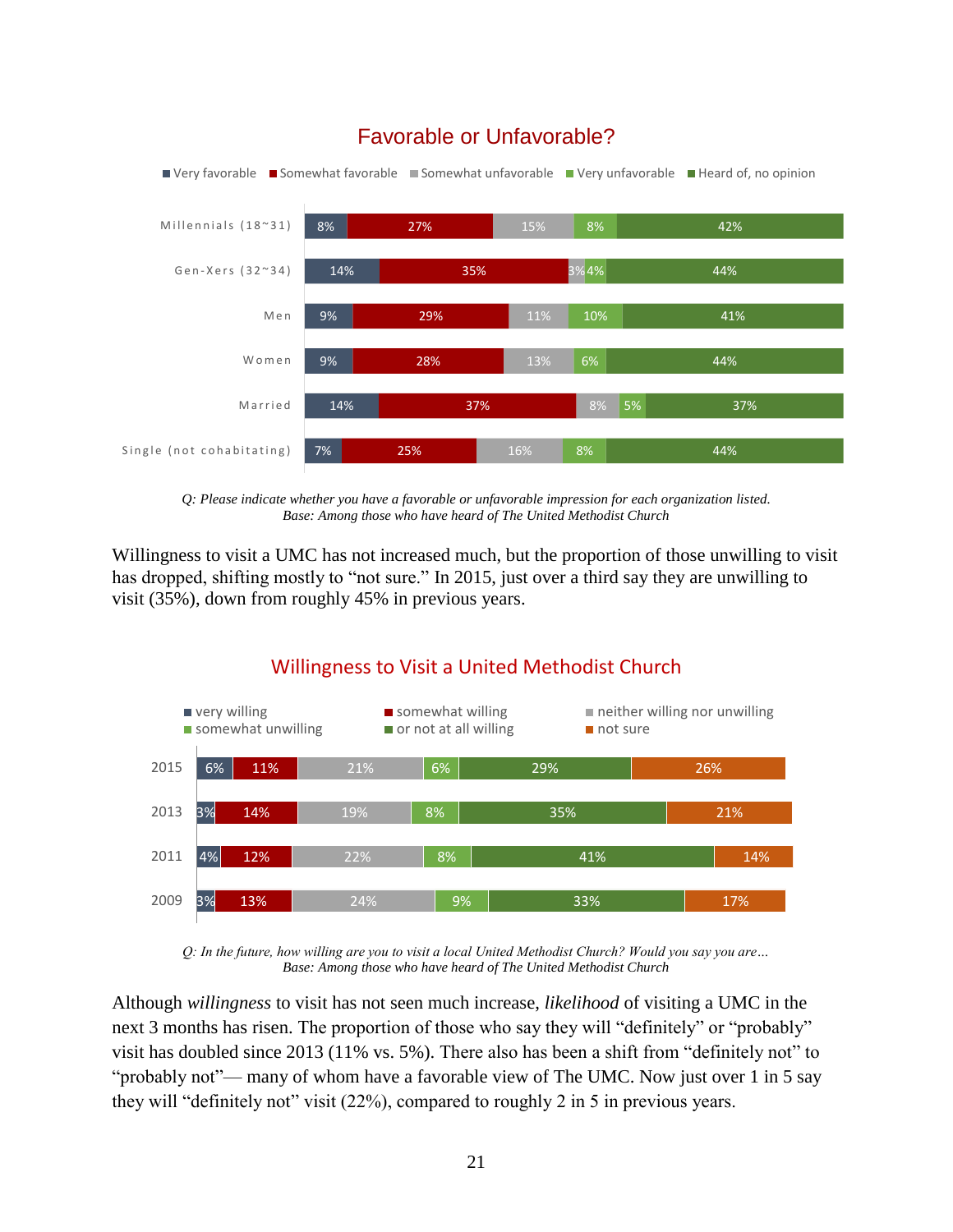

## Likely to Visit a United Methodist Church Within Next Three Months

*Q: In the next three months, how likely are you to visit a local United Methodist Church? Base: Among those who have heard of The United Methodist Church*

#### ATTITUDINAL STATEMENTS

Seekers have a generally favorable impression of The UMC and its congregants. While 3 in 4 Seekers say The UMC and United Methodists accept people regardless of ethnicity, gender, or economic condition (73%), just 3 in 5 say the same about acceptance regardless of sexual orientation (59%).

### Describing United Methodists



*Q: Based on what you know, have seen, or have heard, please indicate how accurately each statement describes the United Methodists and The United Methodist Church.*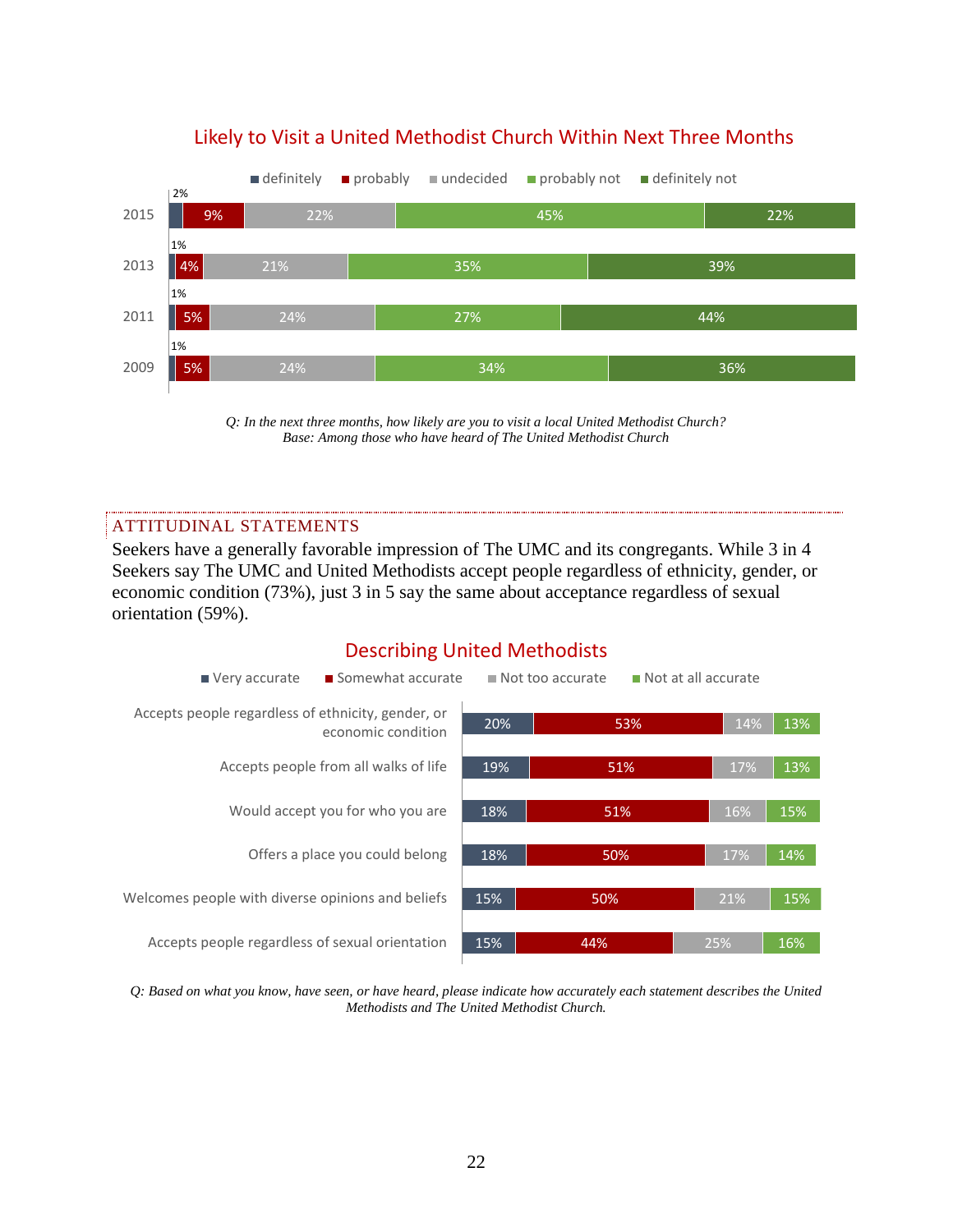#### CAMPAIGN AWARENESS & APPEAL

Regarding tagline awareness, Seekers are most familiar with *Open Hearts. Open Minds. Open Doors.* and least familiar with *Rethink Church.*

### Tagline Awareness Ever Heard of Campaign (*"definitely" or "I think so")*



*Q: Have you ever heard of the campaign called Rethink Church, which comes from The United Methodist Church? The following are campaign taglines for The United Methodist Church. Have you ever heard of any of them?*

*Open Hearts. Open Minds. Open Doors.* is the most engaging tagline and appeals most to Gen-Xers, women and marrieds. It is also preferred by Millennials, but they feel less strongly (only 31% say "very appealing" vs. 43% of Gen-Xers).



*Q: Please select how appealing the tagline is to you, whether you have heard of it or not.*

*Open Hearts. Open Minds. Open Doors.* and *Putting beliefs into action* score well among marrieds  $(47\% = \text{very appealing vs. } 29\% \text{ of single})$ .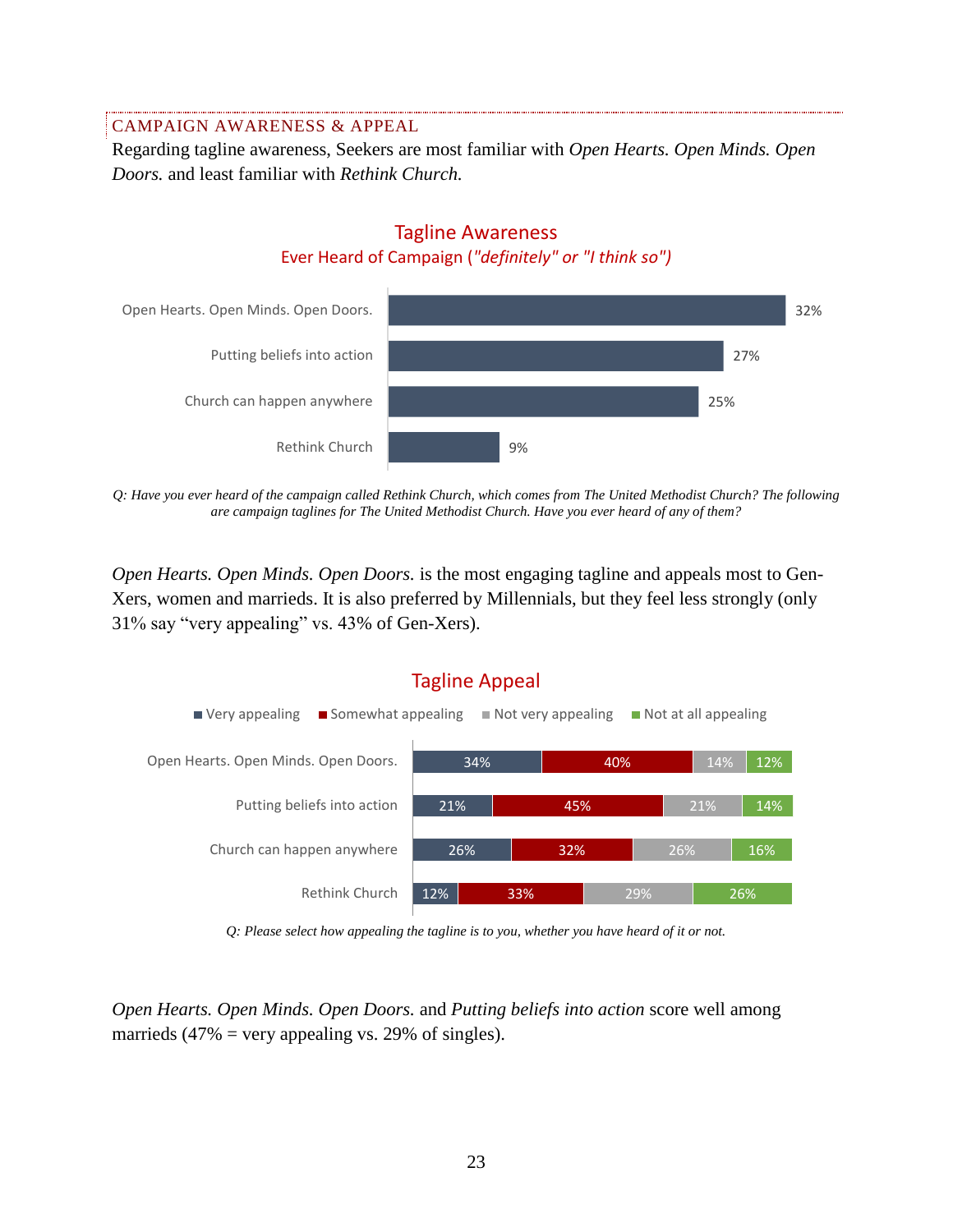# EXPANDED SURVEY

An expanded survey was conducted from November 18 to December 2, 2015. This was an online survey of adults ages 18 to 49.

A total of 500 online surveys were conducted among the general population (including current church-goers). Focused topics include: defining the spiritual person, spiritual development, community orientation, motivations for church, and generational life stage.

The survey is nationally representative by gender and region. The sample of 500 adults means the research results for the total sample are accurate to within plus or minus 4.4 percentage points at the 95% confidence level.

#### GOAL & OBJECTIVES

The goal of the survey is to better understand the general public's view on their own needs for spiritual development, community orientation, and motivation for church. A number of new questions and statements were introduced to try to uncover more about spiritual motivations, or characteristics of Seekers.

The survey probed into the common definition of a "Spiritual Person," as well as generational differences between Millennials and Gen-Xers. Survey questions explored different attitudes related to spirituality, community and interest in church. For analysis, we categorized respondents into groups from high to low on these parameters by summing the number of statements to which they answered in the affirmative.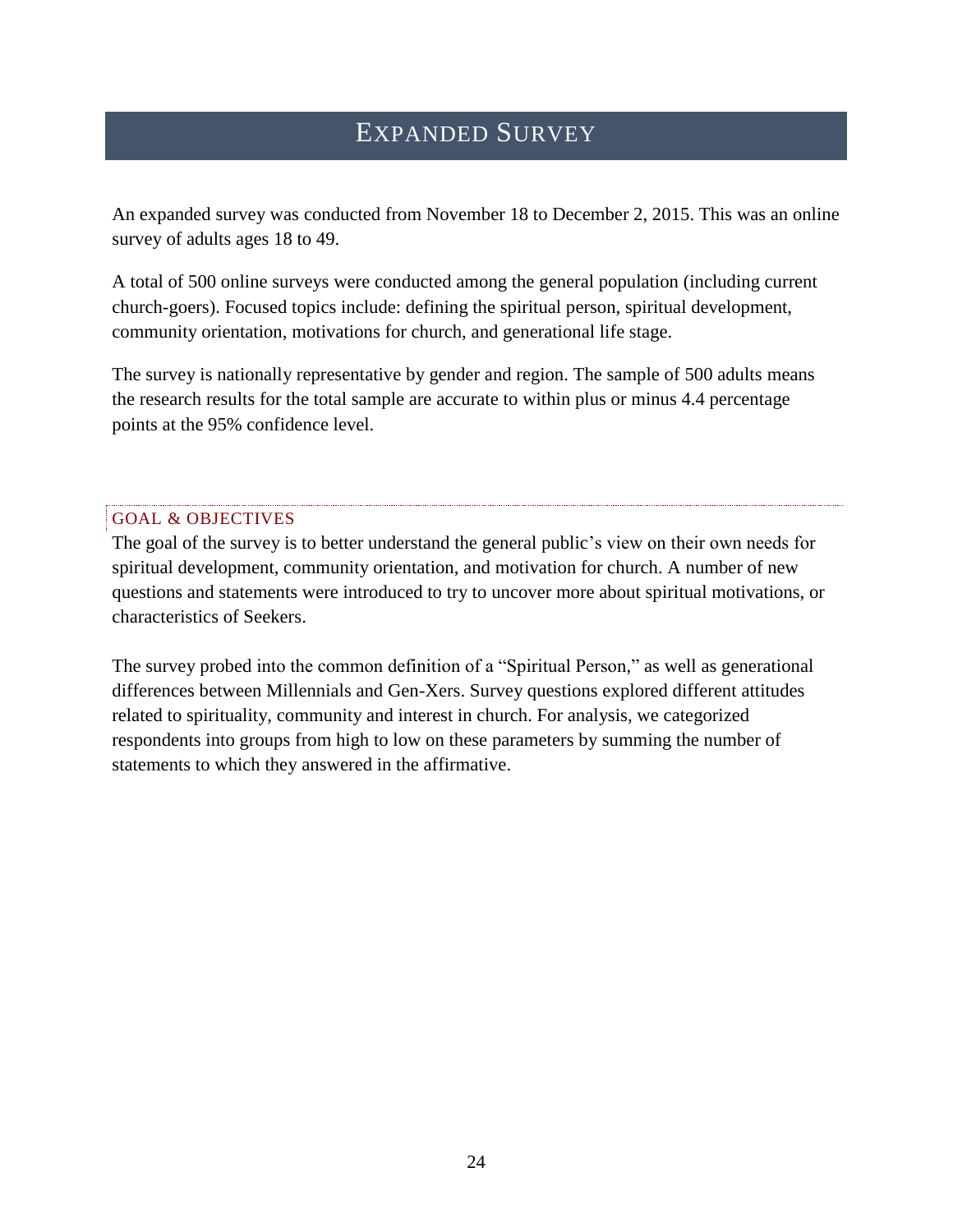# 1. DEFINING THE SPIRITUAL PERSON

There is no general consensus on what being "spiritual" means. Among respondents, the most frequently cited definition of a "spiritual person" is someone who believes in a higher power or something bigger than oneself.



## Do you consider yourself to be a "spiritual person"?

*Q: Do you consider yourself to be a "spiritual person"? | "Yes" = Definitely/Somewhat | "No" = Not really/Not at all/Not sure'*

## What does it mean to be a "spiritual person"?



*Q: What does it mean to be a "spiritual" person? [Open End] | Base: Gen Pop*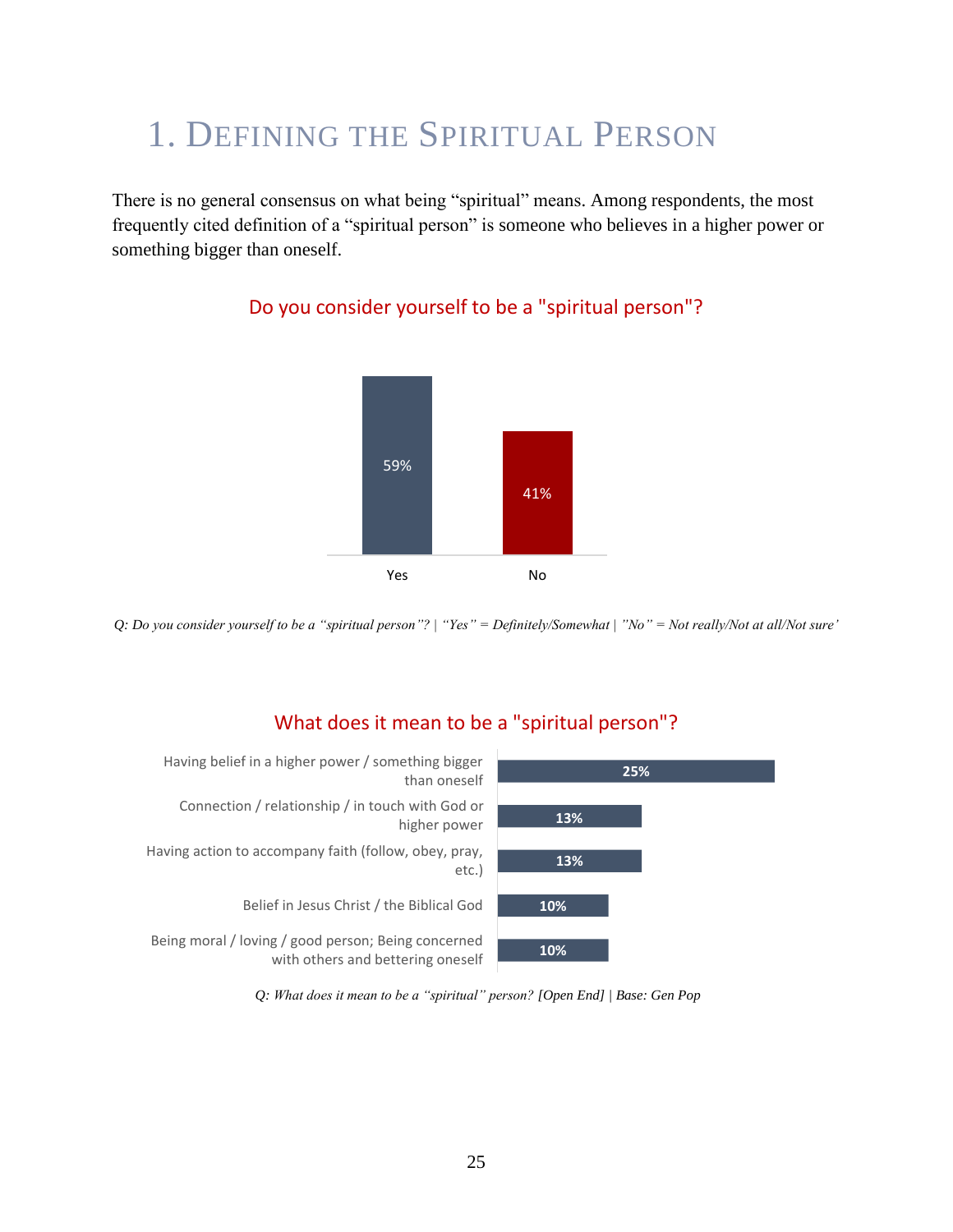# 2. PROFILES OF THE GENERAL POPULATION

Almost 80% of the general population values some sort of spiritual development in their life. When asked about nine statements regarding spiritual development, about half "completely agree" with 1~4 of the statements (51%), indicating they value spiritual development somewhat. An additional 28% completely identify with 5~9 of the statements, indicating that spiritual development is valued highly among about 3 in 10 people.

## **Spiritual Development**

I "completely agree" that…

- I am always looking for ways to improve myself
- I have a great sense of hope about the future
- **I** desire to be uniquely myself
- I strive to achieve emotional balance in my daily life
- **I take time to contemplate the larger questions of life**
- It is important for me to find support and guidance from others
- It is important for me to find support and guidance from a higher power
- $\blacksquare$  I get my values from faith
- **I meditate or pray at least once a week**

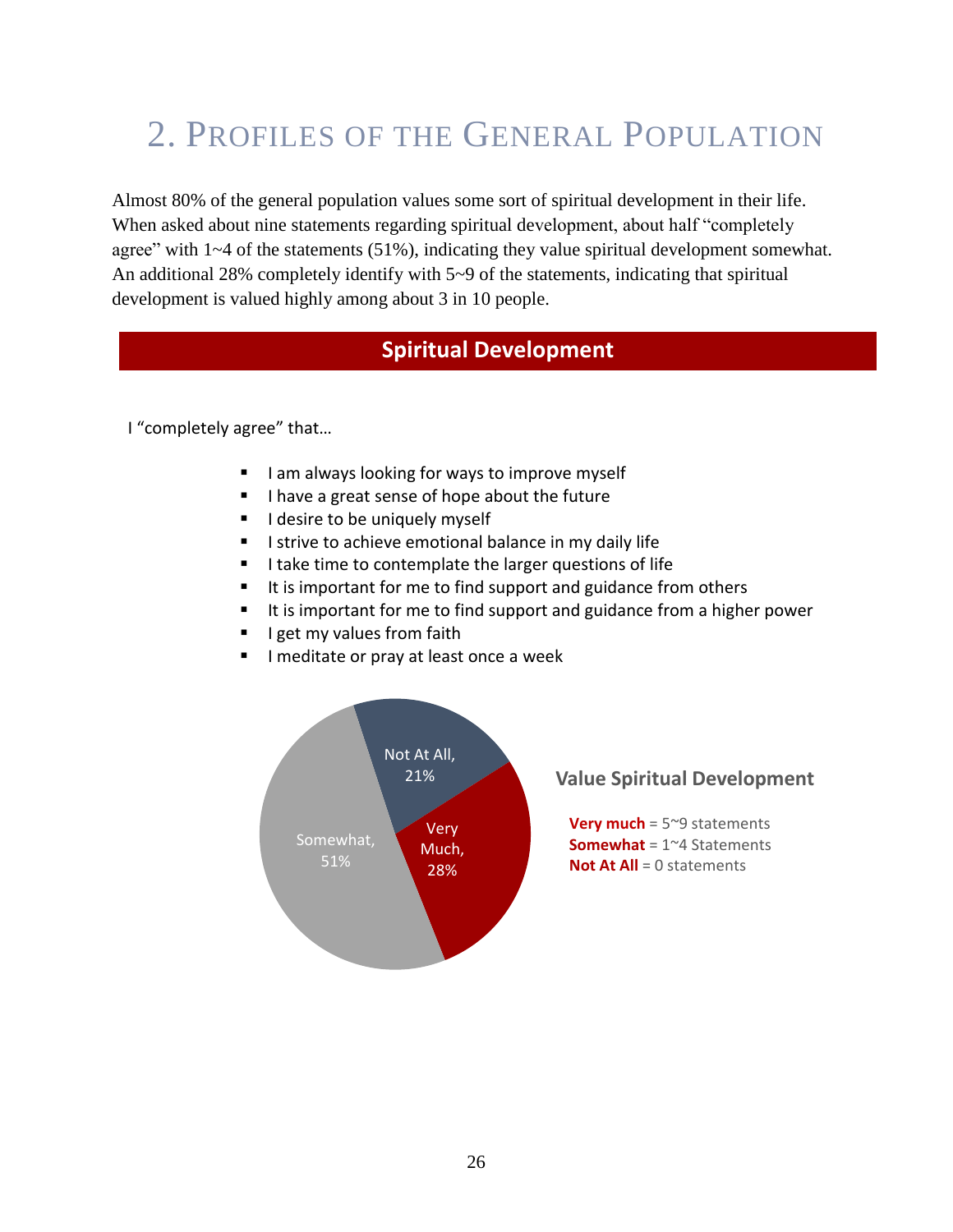Almost 3 in 4 people among the general population are NOT community oriented (72%), as they only identify strongly with three or less of the fourteen community-related statements.

## **Community Oriented**

"Very important" to me…

- A feeling of fellowship with others
- **Sharing of common attitudes**
- **Sharing of common interests**
- **Sharing of common goals**
- **Sharing of common social values**
- **Sharing of common responsibilities**
- **Sharing of common spiritual values**
- **Sharing of common cultural traditions**
- **Example 1** Living in close proximity as a group of people
- **Filter** Frequency of seeing everyone within the community
- Get values from Community
- **Appreciation for community traditions**
- Being around people and feeling like a part of a community
- **Filter** Frequency of communicating with everyone in the community



**Community Oriented** = 4 statements or more

**NOT Community Oriented** = 3 statements or less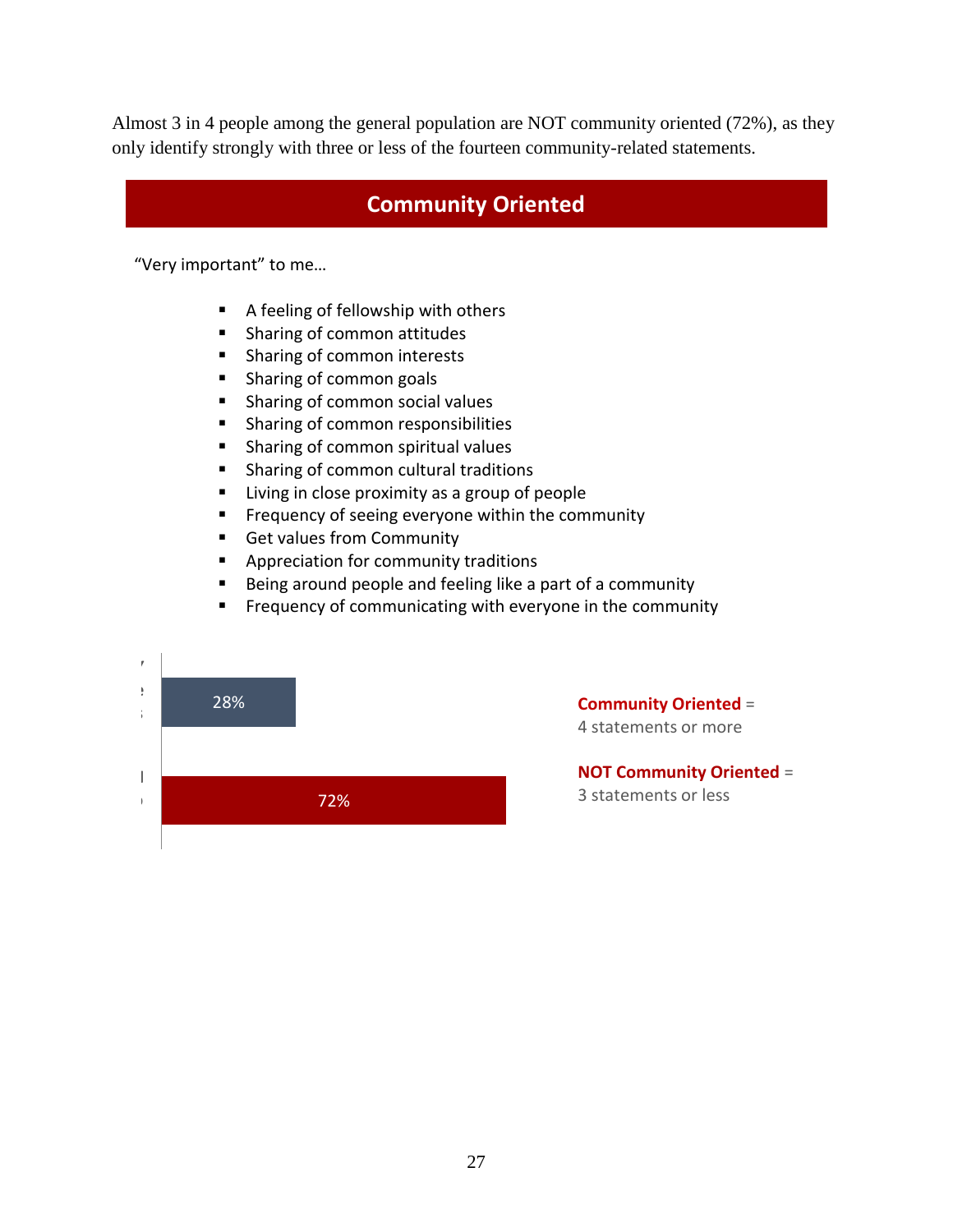About one in 10 among the general population are strongly motivated to go to church (11%), and an additional 2 in 10 are moderately motivated (18%). Three in 10 believe church has nothing to offer them (31%).

## *Motivated to go to Church*

Would encourage me to attend a church…

- **EXTE:** Church helps me put my beliefs into action
- **EXT** Church instills values for my children
- **EX Church helps my spiritual development**
- Church provides opportunity to volunteer
- Knowing that anyone will be welcomed into the church community
- **K** Knowing some people whose lives have been changed by attending
- Knowing that you will learn better ways of dealing with everyday life
- Knowing that the people at church are authentic in their faith
- **•** Opportunity to address local issues
- **Opportunity to find out more about God**
- **•** Opportunity for support during difficult times
- **•** Opportunity to make friends and nurture friendships



**Strongly Motivated** = 9~12 statements **Moderately Motivated** = 5~8 statements **Mildly Motivated** = 1~4 statements **Not At All Motivated** = "Church has nothing to offer me"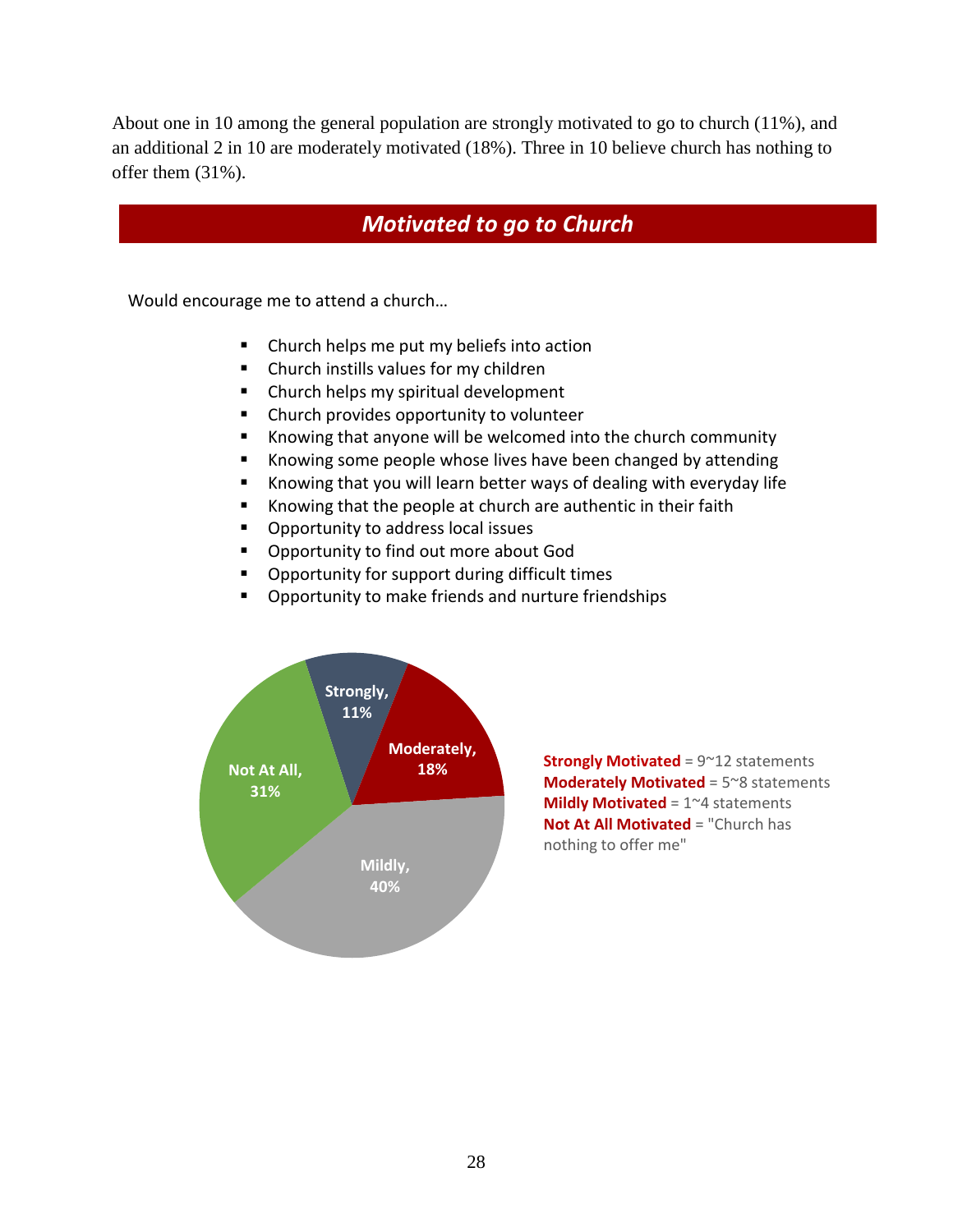# 3. COMPARING LIFE STAGES

Single Millennials, then Single Gen-Xers, have the largest proportions of Seekers, as well as the smallest shares of current church-goers.



*Base: Gen Pop (n=500)*

However, looking at the three categories of church interest created in the previous section, married Millennials, then married Gen-Xers, are most motivated to go to church and also more likely to value spiritual development and community.

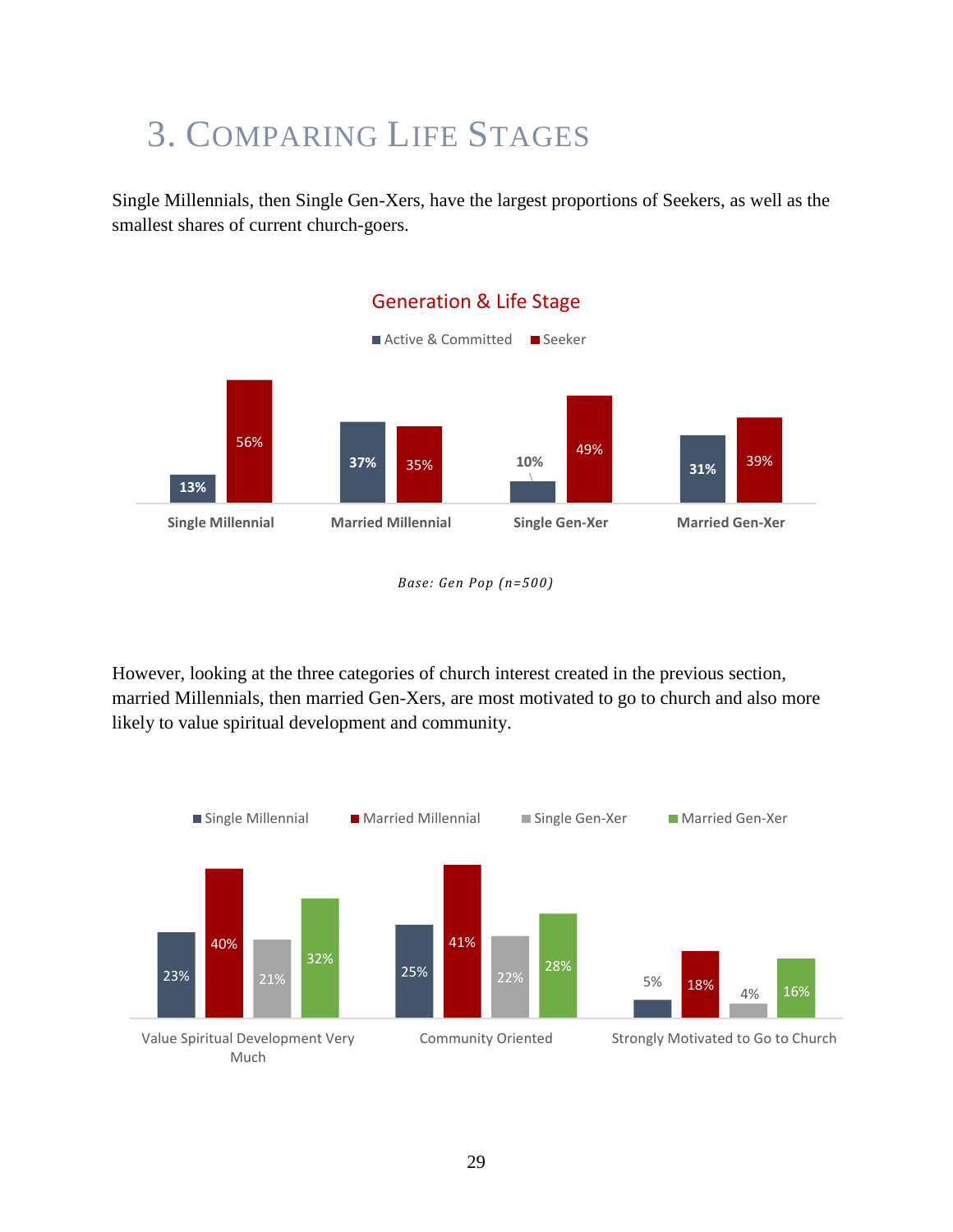# 4. SEEKER PROFILE

By looking at differences between Seekers and Non-Seekers, we can learn more about the distinguishing factors of Seekers. Seekers are about as likely as Non-Seekers to get their values from family (78%) and friends (49%). However, they are significantly more likely to get their values from are education (56%), culture (48%), and faith (41%).

Nearly half of Seekers completely agree that they desire to be uniquely themselves (48%), compared to just 1 in 4 Non-Seekers. About a third of Seekers are striving to achieve emotional balance in their lives (35%), while only 15% of Non-Seekers say this is true of them.



## I get my values from…

## "Completely Agree"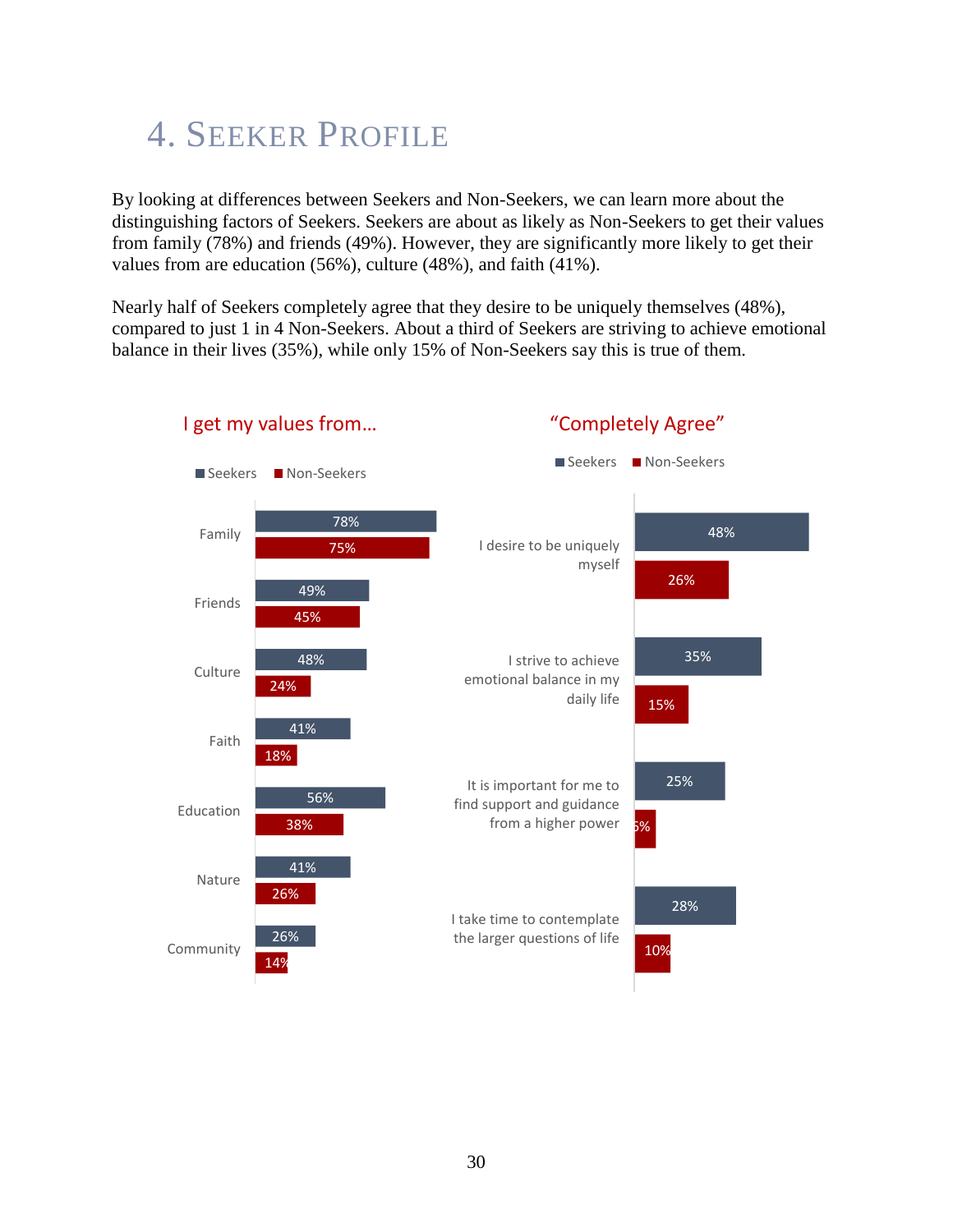Seekers report many reasons that may encourage them to attend church. Compared with Non-Seekers, they are significantly more interested in insightful teaching, being around people and feeling like part of a community, and the authenticity of the experience.



### Reasons that Encourage You to Attend Church

*Q: What are some reasons that would encourage you to attend a Christian church? [Check all that apply] Q: What aspects of a church service would motivate you to attend?*

For a Seeker, community is more about a feeling than proximity. The top 3 most important community factors for Seekers are a feeling of fellowship (26%), sharing common responsibilities (25%), and sharing common social values (24%).

## Characteristics of a Community that are "Very Important"



*Q: The following are defining characteristics of a "community." How important are each one of them to you?*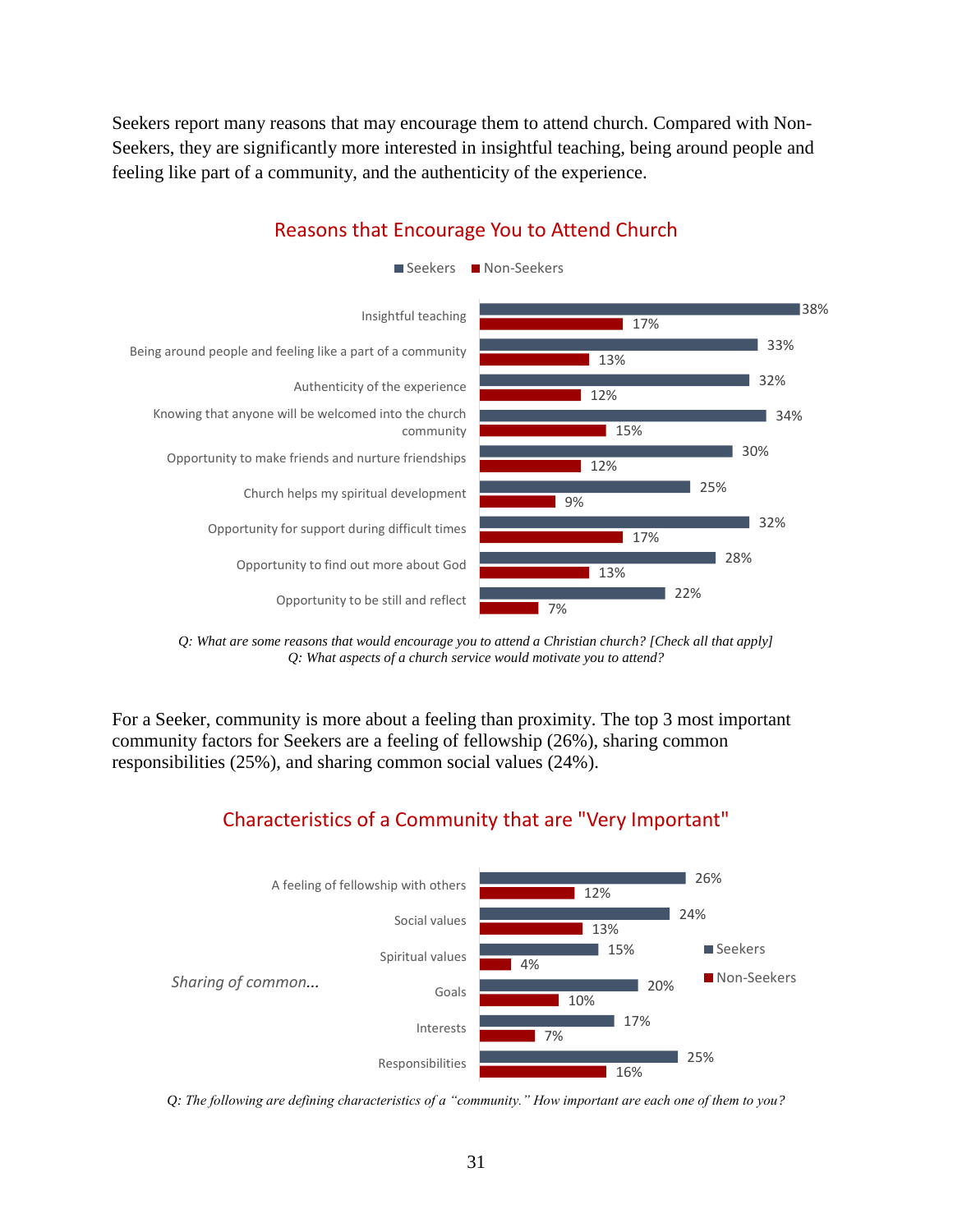# **METHODOLOGY**

#### SEEKER STUDY

The Seeker Study used a national, random, and representative sample of 406 young adults across the country, drawn from an online panel. Individuals on the panel were screened to identify people who met the criteria of a seeker (below). This sample was then weighted by gender and region to be nationally representative. Research was conducted from November 26 to December 7, 2015. The research results for the total Seeker sample are accurate to within plus or minus 4.7 percent points, at the 95% confidence level.

The Seeker target audience was defined as those who (1) are currently ages 18 to 34, (2) are *not* affiliated with the United Methodist church, (3) are *not* an active church goer (infrequent church attendance) **OR** are *not* committed to a church (frequent church attendance), and (4) answer '*Yes*' to at least **four** of the following statements:

- Searching for meaning & purpose
- Something feels missing from your life
- Have emotional pain or frustration that you'd like to resolve
- A spiritual person
- Seeking something better spiritually in life
- On a quest for spiritual truth
- Want to have a difference with your life
- Have a passion for social justice
- Contribute to the common good of your community

#### EXPANDED STUDY

An expanded survey was conducted with a total of 500 adults ages 18 to 49. Data was collected from November 18 to December 2, 2015 using an online panel. There were no screening criteria other than age, meaning this survey (with similar, but not the same questions) was conducted among the general population, including current church-goers. Focused topics include: defining the spiritual person, spiritual development, community orientation, motivations for church, and generational life stage.

The survey is nationally representative by gender and region. The sample of 500 adults means the research results for the total sample are accurate to within plus or minus 4.4 percentage points at the 95% confidence level.